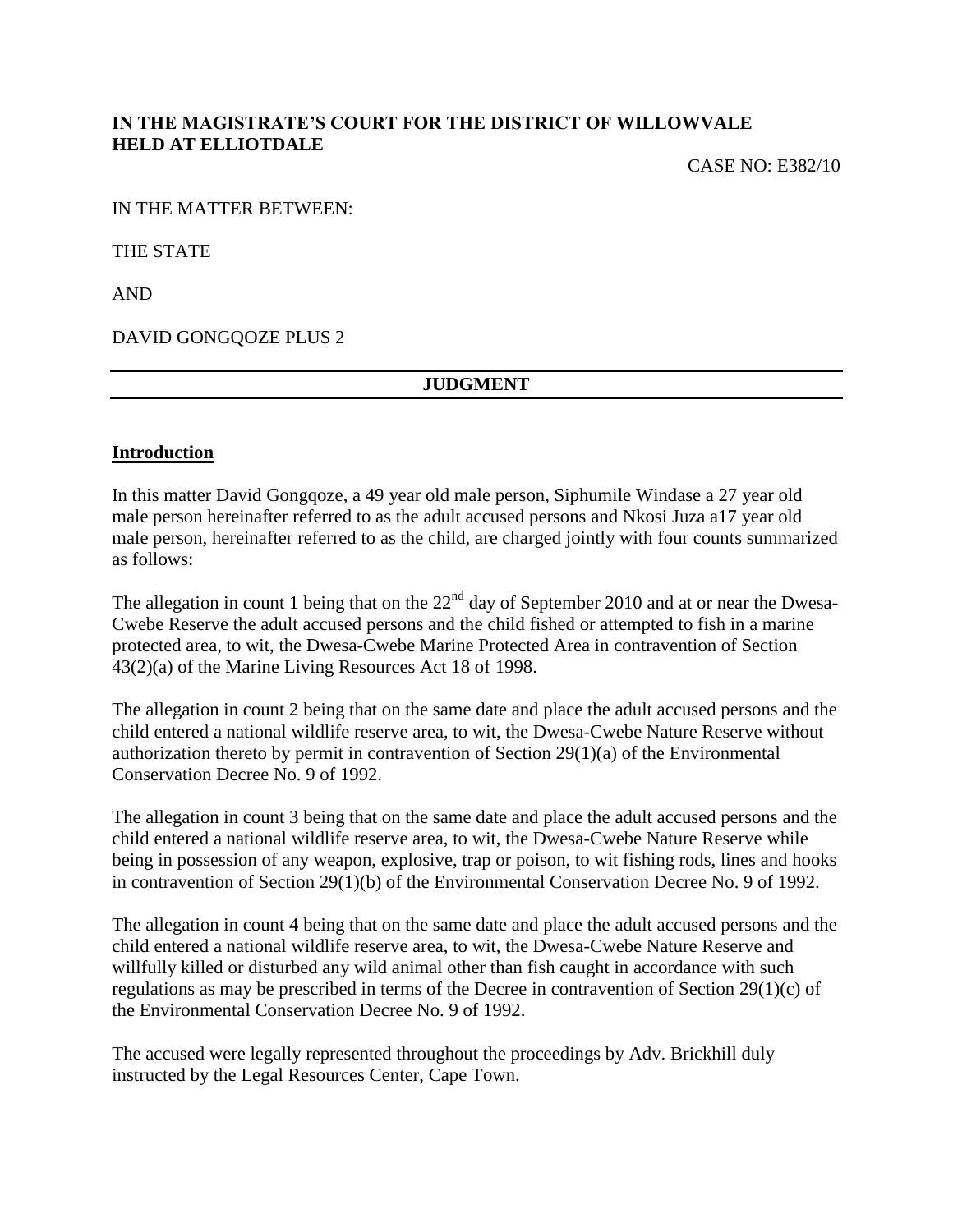Both adult accused as well as the child pleaded not guilty to all the charges and elected to make a detailed plea explanation in terms of Section 115 of Act 51 of 1977 (hereinafter referred to as the Statement) with specific consent that the admissions contained therein be recorded as formal admissions in terms of Section 220 of Act 51 of 1977. Subsequent to the reading of the written plea explanation into the record both adult accused as well as the child confirmed the plea and contents of the statement to be correct.

Subsequent to an enquiry by the State an amendment was effected to paragraph 5 of the Statement with the words *",lines and hooks and were in possession of these items when arrested"* being inserted after the word rods and the amended version was confirmed as correct by all three accused.

The Statement was then received by the court and marked as **Exhibit A.**

# **Irregularity in terms of accused 3, the child, and the Child Justice Act 75 of 2008**

Subsequent to the Section 115 statement being received by the court and marked as **Exhibit A** the court raised its concern as required by Section 15 of the Child Justice Act that the court book reflected Nkosi Juza as being 18 years of age and the court requested confirmation that Nkosi Juza was in fact 18 at the time of commission of the alleged offence as the charge sheet alleged the date of offence to be approximately 18 months prior to the trial commencing.

Adv. Brickhill confirmed his instruction to be that Nkosi Juza was now 19 years old and was 18 years of age at the time of the commission of the offence. The State confirmed this accorded with the information reflected in the investigation docket as being the age provided by accused 3 at the time of his arrest. The court insisted on more certainty in this regard and the matter stood down for Adv. Brickhill to explore the issue further.

Subsequent to the adjournment it transpired that Nkosi Juza was in fact 17 years of age at the time of the alleged offence but had been processed by the police as being 18 years of age and the matter of adhering to the provisions of the Child Justice Act were never given further consideration during the subsequent appearances by Nkosi Juza. In this regard the court notes that Nkosi Juza appeared on at least 7 further occasions prior to this trial commencing. The record was then altered by this court to reflect the correct age of Nkosi Juza to be 17 years of age at the time of the commission of the offence in terms of Section 15(b) of the Child Justice Act 75 of 2008.

The court then requested both counsel to address it on the issue of the provisions of the Child Justice Act and the potential irregularity of the current proceedings in so far as Nkosi Juza was concerned in particular having regard to the provisions of Section 5 of the Act which makes the holding of a preliminary inquiry compulsory and the purpose of such inquiry as set out in Section 43. The issue being whether the court could continue with the proceedings as envisaged by Section 16(3) of the Act in that there was no prejudice to the child.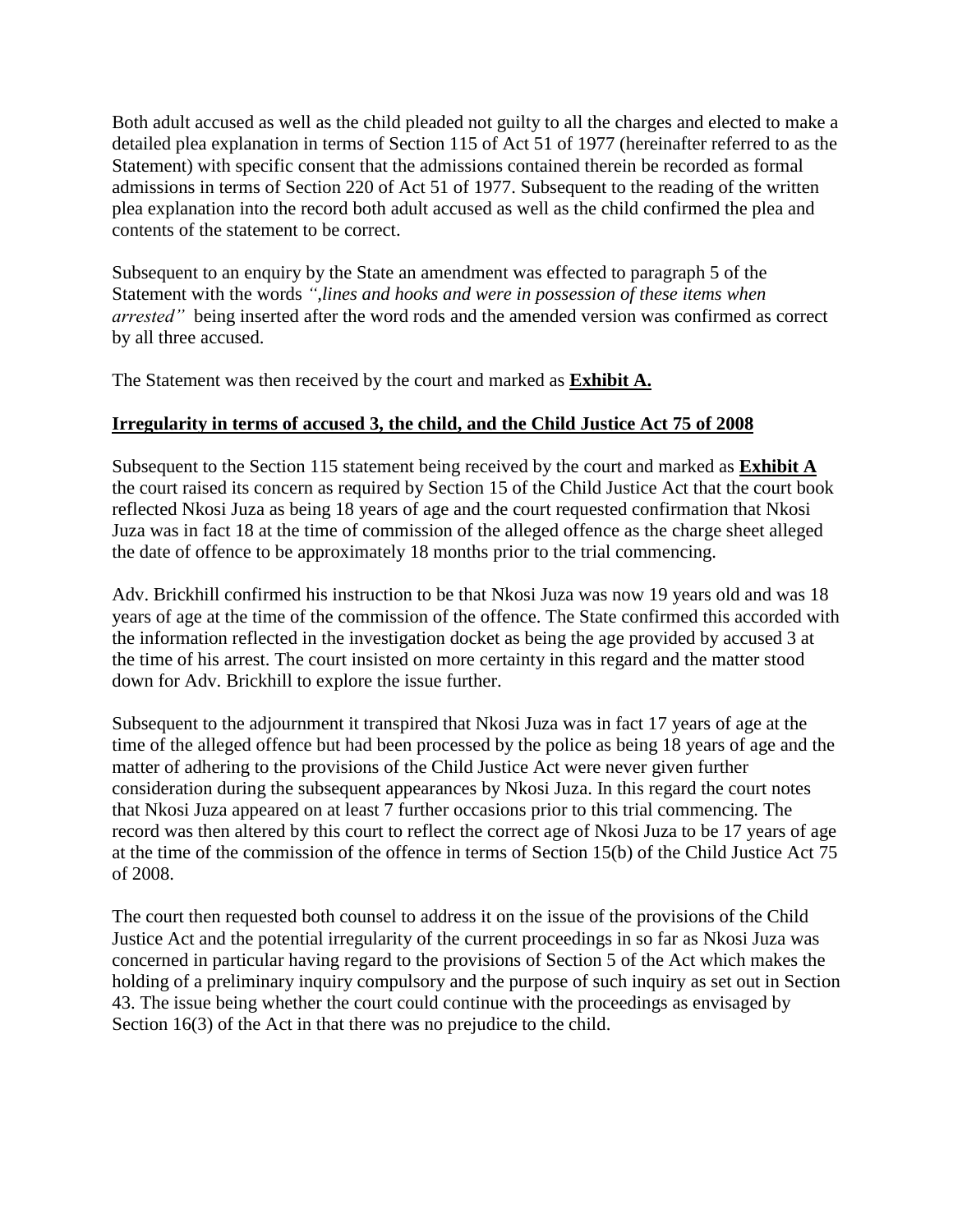Both counsel were afforded an opportunity to address the court and were ad idem that proceedings should continue as there was no prejudice to the child and any delay in proceedings against the child would be far more prejudicial to him.

The court had to then have regard to the purpose of the provisions of the Child Justice Act and the goals it was enacted to achieve as set out in the introduction to the Act and its preamble. Clearly the Child Justice Act is designed to protect the interests of juveniles and facilitate juveniles in conflict with the law being processed with as limited exposure to the mainstream criminal justice system as possible. It was not designed nor was its primary objective to shield juveniles from such criminal justice system in every circumstance. The Act makes specific provision for the prosecution of juveniles, where appropriate, and has safeguards in place to afford them adequate protection by the courts in these circumstances.

It was abundantly clear from the address by the respective counsel that the State had no intention of diverting the matter in respect of Nkosi Juza and the prosecution would commence now or in the future. Nkosi Juza had the support of his guardian and the community leaders throughout the early appearances and was fortunate in having secured highly knowledgeable and competent legal representation from an early stage in proceedings.

This court was thus compelled to adopt a holistic approach in determining whether to allow proceedings to continue in respect of the child despite the failure to comply strictly with the provisions of the Child Justice Act.

In this regard the overriding consideration has to be the best interests of the child himself. The prosecution of the child would continue whether in the present circumstances or at a later date. The child currently enjoyed highly competent and prepared legal representation in the person of Adv. Brickhill supported by the full resources of the Legal Resources Centre. There is no guarantee that these resources would be available to him were he to be prosecuted individually in the future. Experts of considerable standing in their respective fields were present at considerable expense to testify on his behalf. Again there is no guarantee these would be available to him again in the future.

Having regard to the purpose of a preliminary inquiry the court held that to allow the proceedings to adjourn briefly for the state and defense to consult would in essence fulfill all the requirements of an informal preliminary inquiry. Subsequent to such consultation and all affected parties requesting that the matter proceed the court ruled that the best interests of the child would be served by continuing with the current proceedings with the court now constituted as a Child Justice Court as envisaged in terms of Section 63 of the Child justice Act.

In so far as the proceedings are required to be held in camera the court requested Adv. Brickhill to address it in this regard. On application by the defense and having regard to the history of the matter and the nature of the offence the court ruled in terms of Section 63(5) of the Child Justice Act that the proceedings not be held in camera as the gallery constituted residents of the child's community and family who were specifically there to render him their support.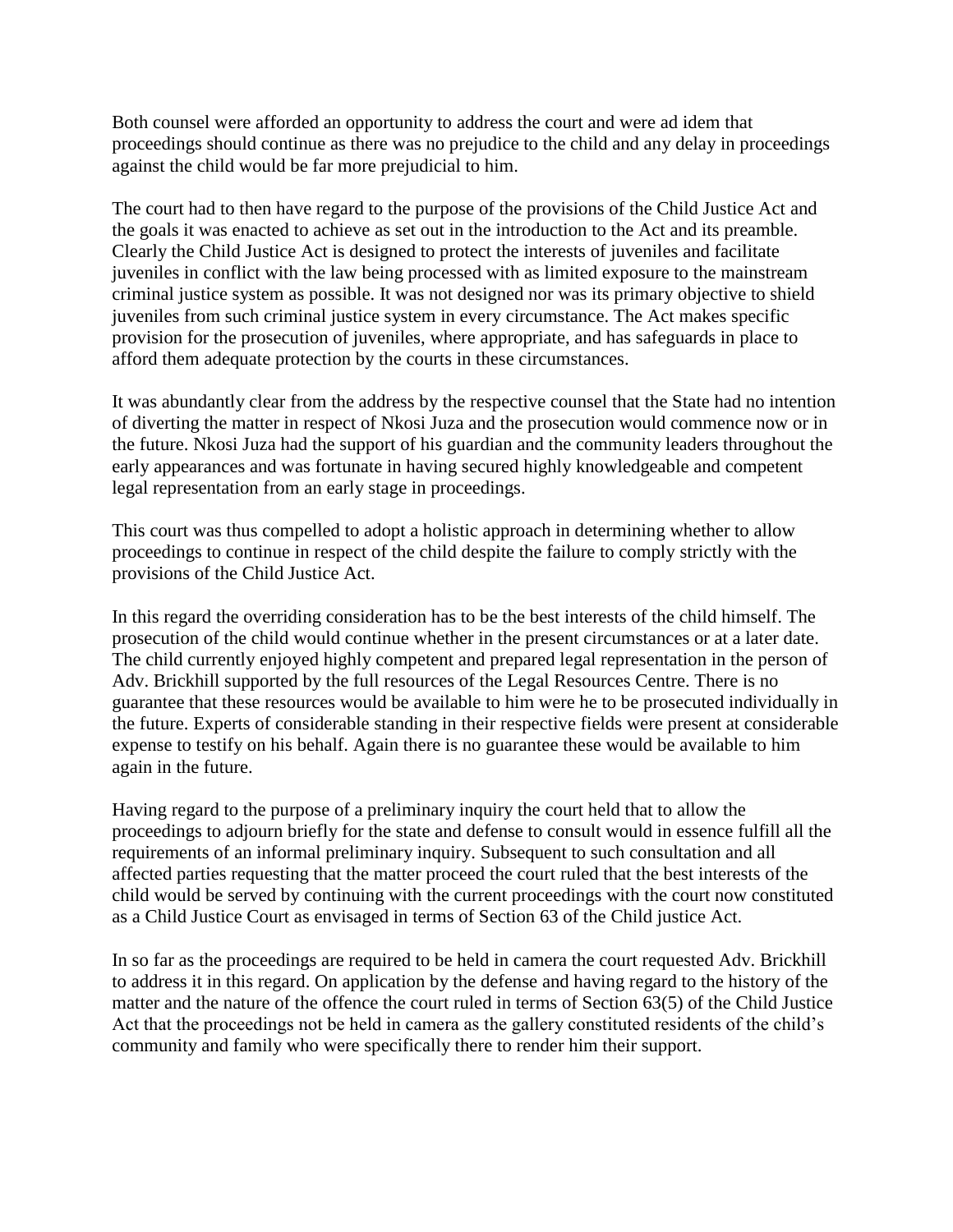#### **History of the Dwesa-Cweba area and this matter**

The history set out below is gleaned from a culmination of that contained in the various exhibits before the court.

This matter is the culmination of a long and unfortunate history relating to the plight of the people of Hobeni who previously inhabited the area now described as the Dwesa-Cwebe Reserve. These communities have lived within the Reserve from time in memorial.<sup>1</sup> According to the history placed before this court, the Xhosa royal lineage was established in the Dwesa-Cwebe area as early as 1600 and settlement by indigenous people has been ongoing ever since.<sup>2</sup>

In 1903 Dwesa and Cweba were declared state forests and the land and its resources continued to be used by the resident communities subject to minor controls.

During the period 1891 to 1894 the Dwesa and Cwebe communities were forcibly removed and relocated to land adjacent to the actual forest areas and coastal strip. The people, however, continued to use the land and its resources as before.

In 1971 the Transkei Nature Conservation Act came into force and the Nature Conservation Division was established and restrictions were placed on fishing except in tidal waters, bait restrictions, selling without a permit was prohibited and provision was made for reserves and headmen were declared ex-officio status, as conservation officers.

During 1970 to 1989 a second forced removal was effected and these removals constituted the dispossession of rights in land based on past racially discriminatory laws and practices. These removals were based exclusively on the race of the inhabitants and were carried out with neither consultation or due process nor compensation.

In 1975 the Dwesa-Cwebe Nature Reserve was established which in 1981 was proclaimed a state protected Nature Reserve with authorities halting all access by local communities.

In 1991 the Marine Reserve was declared but restrictions were apparently not very tightly enforced all along the coast of the Reserve.

In 1995 a meeting was held with its purpose being the negotiation of an interim solution to problems experienced around access to natural resources at the Dwesa-Cwebe Nature Reserve by local communities. Already at this point the local communities demanded the unconditional return of their custodianship of this land and its resources.

At this meeting the Eastern Cape Department of Nature Conservation agreed that:

- *the communities should have access to sea and forest resources, based upon the principles of sustainable utilization as permitted by law,*
- *the communities should participate in the management of the nature and forest reserves, and,*

<sup>&</sup>lt;sup>1</sup> Exhibit L drawn largely from Palmer, Timmerman and Fray, 2002

 $2$  Exhibit C Dwesa Cwebe Settlement Agreement page 6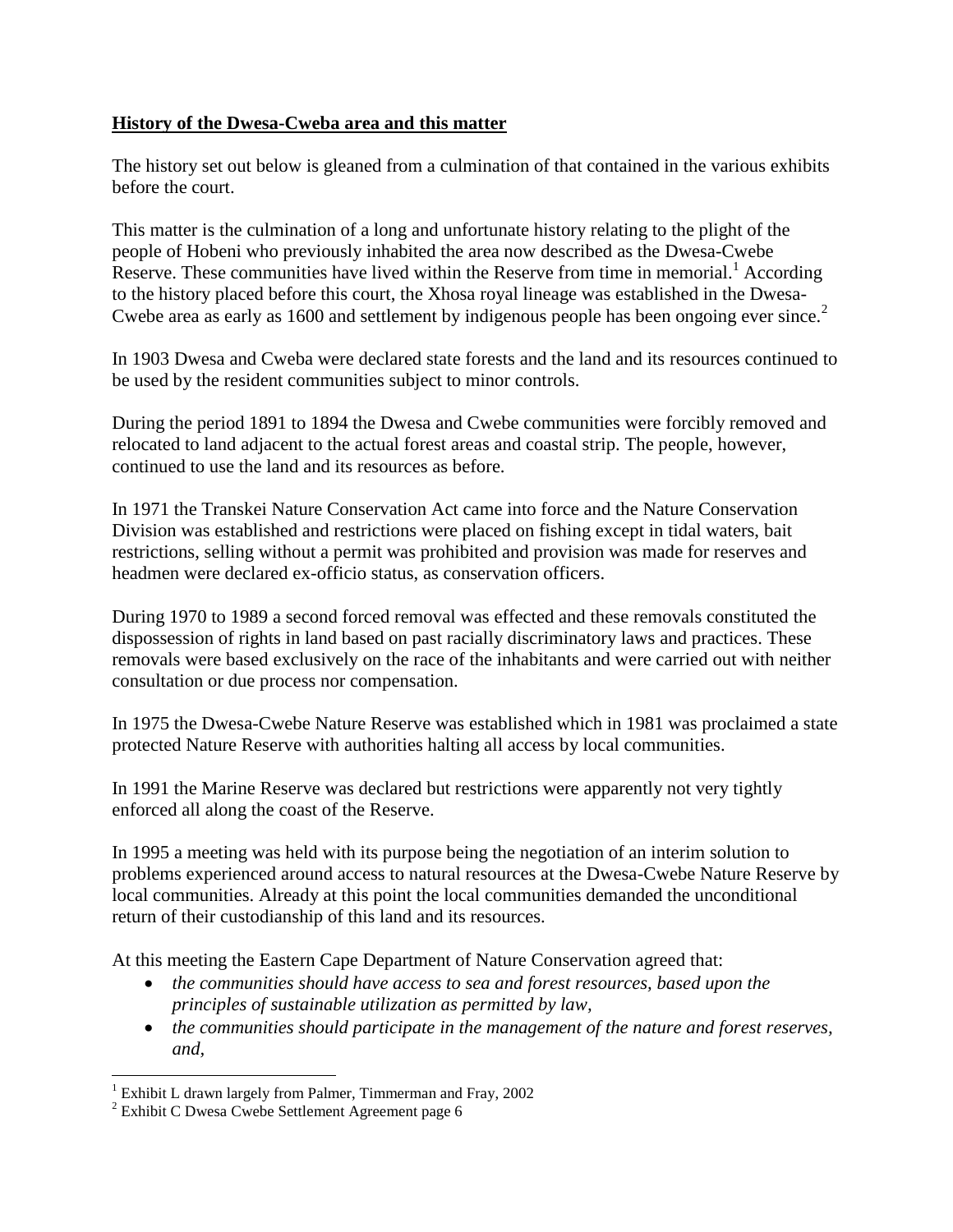*the communities should benefit from the proceeds of eco-tourism.*

Between 1996 and 1999 a series of meetings were held between the Eastern Cape Department of Nature Conservation and the communities to discuss future co-management arrangements.

In 1998 the Marine Living Resources Act of 1998 was promulgated and comes into force.

In 2000 the Marine Reserve was declared a Marine Protected Area (MPA) in terms of the Marine Living Resources Act of 1998 and "no-take" regulations are imposed. The community in effect is no longer able to harvest marine resources at all and there is a complete ban on fishing. However, there was not strict compliance enforcement of these restrictions until around mid-2005.

The affected communities lodged a claim for restitution of their land rights in accordance with the Restitution of Land Rights Act 22 of 1994.

In 1996 the final Constitution of the Republic is adopted.

In 2000 the communities of Dwesa and Cwebe engage in meetings and negotiations with the State culminating in them committing themselves to the retention of the Reserve in perpetuity as a conservation area in the national interest, in partnership with the State subject to the terms of the Dwesa Cwebe Settlement Agreement and the following vision endorsed by the Department of Economic Affairs, Environment and Tourism, Eastern Cape, and the claimant communities was adopted worded as follows:

## *"The Community and a Nature Conservation Agency shall jointly manage the area in a manner that conserves the biodiversity, while seeking to optimize the benefits to the Dwesa and Cwebe community, based on the principles of sustainable utilization."*

This agreement culminated in the signature of the Dwesa Cwebe Settlement Agreement (the Agreement) on the  $17<sup>th</sup>$  day of June 2001 by the duly elected and mandated representatives of the seven Community Associations representing the local communities, The Department of Agriculture and Land Affairs, The Department of Water Affairs and Forestry, The Department of Environmental Affairs and Tourism, The MEC of the Executive Council for the Department of Economic Affairs, Environment and Tourism, Eastern Cape Province, Transdev (Propriety Limited), Occupiers of Cottages represented by Mr. G. Bell and the Trustees of the Dwesa Cwebe Land Trust.

In terms of paragraph 3 to 5 of the Agreement the State agreed in partial settlement of the claim, to restore the land to the Dwesa and Cwebe community to be held in Trust on behalf of the said community subject to the terms of the Agreement.

In terms of paragraph 8 of the Agreement the parties thereto further agreed to enter into a "Community Agreement" in terms of which the manner of management, control and utilization of the Reserve would be governed.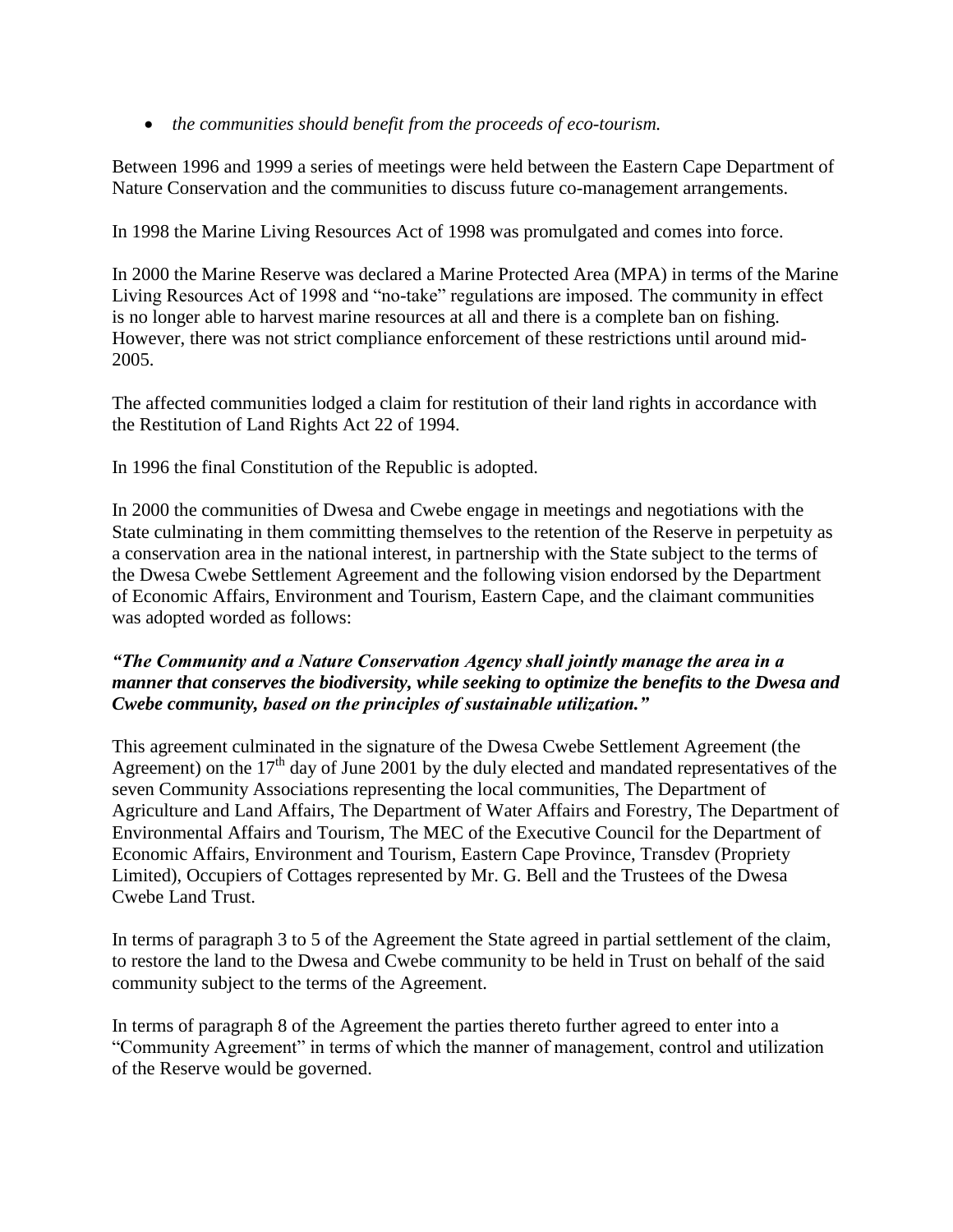It is here that the goodwill toward the ordinary resident of these communities appears to terminate. It is common cause between the parties that no effect has been given to the Community Management Agreement and the frustrations of the community have not been addressed in particular their demands to access to the sea and marine resources and their anticipation of preferential treatment in respect of the Reserve.

Paragraph12.1 of the Agreement provides as follows;

# *"The community shall enjoy favoured status in terms of the benefits from eco-tourism employment opportunities, resource rights, input to management policies etc in accordance with the management plan."*

In 2009 Mr. Alan Boyd as representative of the DEAT, at a workshop with fishermen, promises to re-open a section of the coast for fishing and he commissions an evaluation of opening of the MPA by Dr. Peter Fielding who subsequently recommends against such opening. The government departments involved in the discussions subsequently are split up and everything has been on hold since then. $3$ 

# **Evidence**

 $\overline{a}$ 

In opening its case the state indicated that since the Section 115 Act 51 of 1977 written plea explanation by the adult accused and the child contained admissions to all the elements of the various charges they faced and these had been recorded as formal admissions in terms of Section 220 of Act 51 of 1977 the state did not intend leading further evidence save for reserving its right to call rebuttal evidence if it deemed it necessary.

## The states' case was then closed.

The defense opened its case by calling accused 1, David Gongqose under oath.

His evidence is summarized as follows..

He testified that he was a 49 year old male residing in the Hobeni locality within the magisterial district of Willowvale and that he had resided at such location since his birth. His father and grandfather had similarly resided at such locality since their births.

He confirmed that both accused 2 and the child were known to him and that they had also resided at Hobeni since their births and are fellow fishermen, registered as such by the Hobeni leadership structures as reflected in **Exhibit N**.

He was raised as a fisherman from around the age of 10 years old and been taught the skills and traditions of fishing by his father who in turn had been taught these by his father.

<sup>&</sup>lt;sup>3</sup> Exhibit L drawn largely from Palmer, Timmerman and Fray, 2002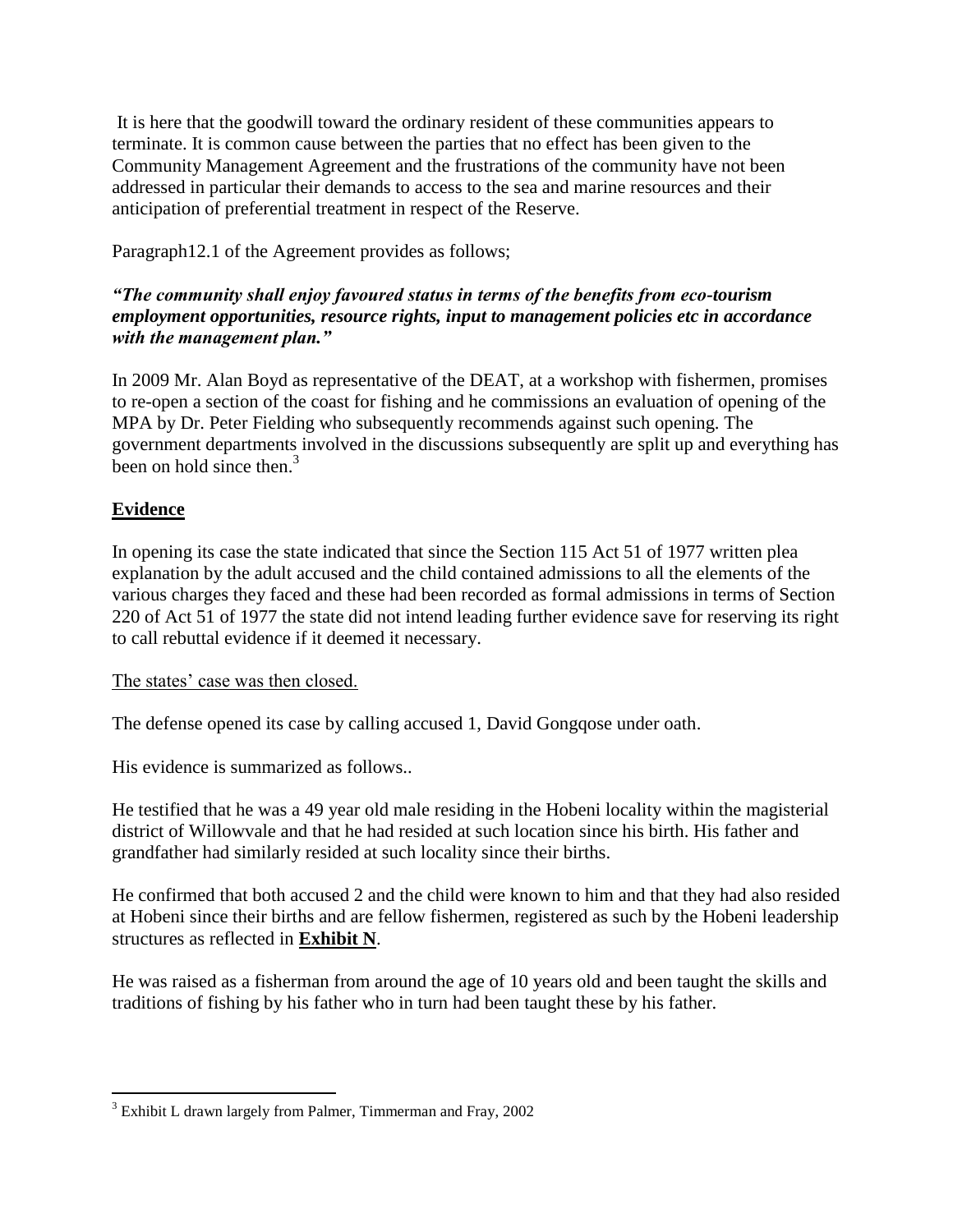He testified that part of the legacy passed from generation to generation was an appreciation for the natural environment. He spoke of learning to release smaller fish he caught and to cut only certain larger trees allowing the fish to mature and the saplings to grow.

He testified that he is illiterate but schooled in the customs and culture of his community.

He testified that he and his fellow fishermen were uniquely dependent on the sea as the fish caught provided food for their families and surplus was sold to maintain and educate their children. He spoke of customs and traditions relating to the allocation of fishing spots over the generations and the reliance on the sea for many traditional customs practiced by the men and woman of his community.<sup>4</sup>

He testified of the hardship experienced by the entire community brought about by the enforcement of the ban on fishing in the Dwesa-Cwebe Reserve. He confirmed that the fishing community of his village now no longer had any practical access to the sea where fishing was permissible. This was as a consequence of them having limited resources in respect of transport and the considerable distances they would have to walk to fish lawfully.

He testified as to the leadership structures within his community and the mechanisms for dispute resolution. His specific community falls within the jurisdiction of the Hobeni Communal Property Association which looks after the land and regulates its usage by the community.<sup>5</sup>

As a member of the Hobeni Fishing Committee he was a signatory to the Memorandum of Grievances/Petition dated the  $25<sup>th</sup>$  of April 2011 submitted to the various state departments tasked with environmental issues.<sup>6</sup> This document listed a number of pertinent grievances relating to the delays in negotiating a settlement in respect of the fishing rights dispute and expressed the frustrations of the local communities. He further testified to being a signatory to the grievance letter directed to Mr. Allan Boyd of the Parks Board in which the fishermen again expressed their grievances at having their pleas ignored and contained threats to take the law into their own hands.<sup>7</sup> This letter emanated subsequent to a meeting between all affected parties at the Haven Hotel on 28 June 2011.

This court notes the minutes of this meeting of 28 June 2011prepared by the Eastern Cape Parks and Tourism Agency, reflect in paragraph 8 thereof under Conclusion and Way Forward, the following:

*"The following points capture the broadly suggested steps going forward:*

 *Need for DAFF/DEA/DEDEA/ECPTA/Community to work on a plan that can balance both priorities: need to conserve as well as need to facilitate access for subsistence*

<sup>&</sup>lt;sup>4</sup> See Exhibit M for specific terms and phrases<br><sup>5</sup> See Exhibit B

<sup>6</sup> See Exhibit D

 $7$  Undated but sent subsequent to the  $28/6/2011$  meeting at Haven Hotel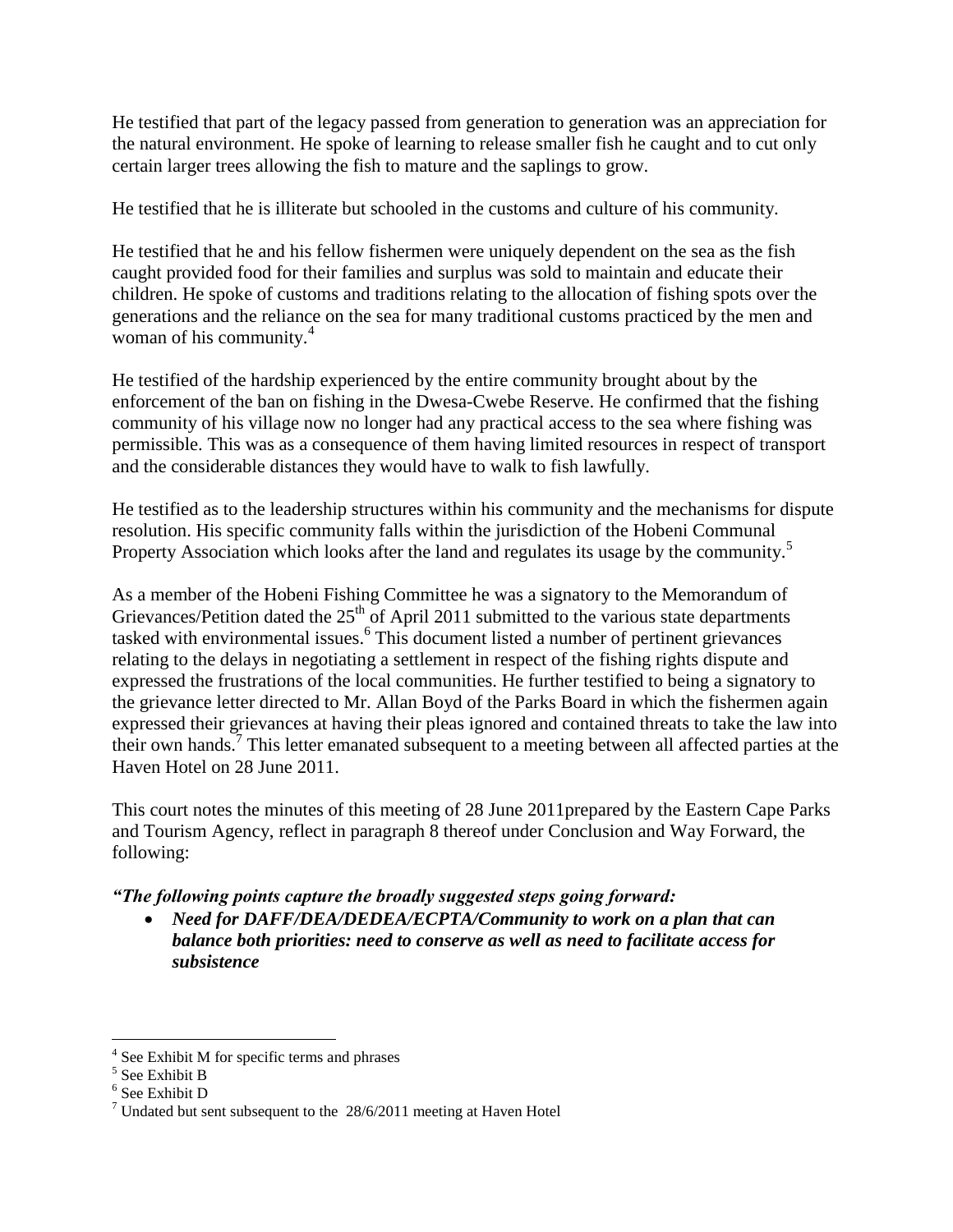*Participants agreed on an urgent need for the meeting to be held wherein a plan can be worked amongst all affected parties and approved by the relevant Authorities simultaneously"<sup>8</sup>*

Mr. Gongqose reiterated throughout his evidence, the frustration of his community at not being consulted at all regarding decisions made that had a direct negative impact on their community and the continuous empty promises and lack of results emanating from numerous meetings between the affected communities and state authorities. It was his evidence that nothing further has transpired subsequent to the above meeting. This lack of movement in continuing negotiations was confirmed by Dr. Fielding in his rebuttal evidence as well as his report dated March  $2012.<sup>9</sup>$ 

This court notes that having regard to the attendance list annexed to the minutes $10$  quoted above. it is clear that all affected state environmental agencies were represented and that Dr. Peter Fielding himself was a key speaker.

Under cross-examination Mr. Gongqose conceded that he was aware of the law prohibiting fishing but that such law was made without consulting them.

On questioning by the state he indicates that in respect of the meeting held at the Haven Hotel on 28 June 2011, the expectations of the community was that the state departments would come back to them with a way forward in respect of opening the sea.

In respect of the interpretation to be placed on the contents of the Dwesa Cwebe Settlement Agreement<sup>11</sup> he refuted the state's suggestion that this was a surrender of his customary right to fish. He affirmed that the communities expectation was that in signing the Settlement their access to the sea would be restored.

The second witness for the defense was Ms. Vuyelwa Siyakelo. She testified that she was born and raised in Hobeni and was a trainee medicinal healer. She is a member of the muscle committee and the woman's' committee. She had begun going to the sea from around 10 years of age and was taught the ways of the marine harvesters by her mother.

Ms. Siyakelo gave an insight into the customary rituals relating to the sea and the intrinsic value of that specific piece of the coast to her ancestral rituals.

The state then called the expert evidence of Dr. Derick Fay whose report and curriculum vitae forms part of the record.<sup>12</sup>

<sup>&</sup>lt;sup>8</sup> Page 4 of Exhibit E

<sup>&</sup>lt;sup>9</sup> At page 12 of Exhibit G

<sup>&</sup>lt;sup>10</sup> See pages 5 and 6 of Exhibit E

 $11$  Exhibit C

 $12$  Exhibit D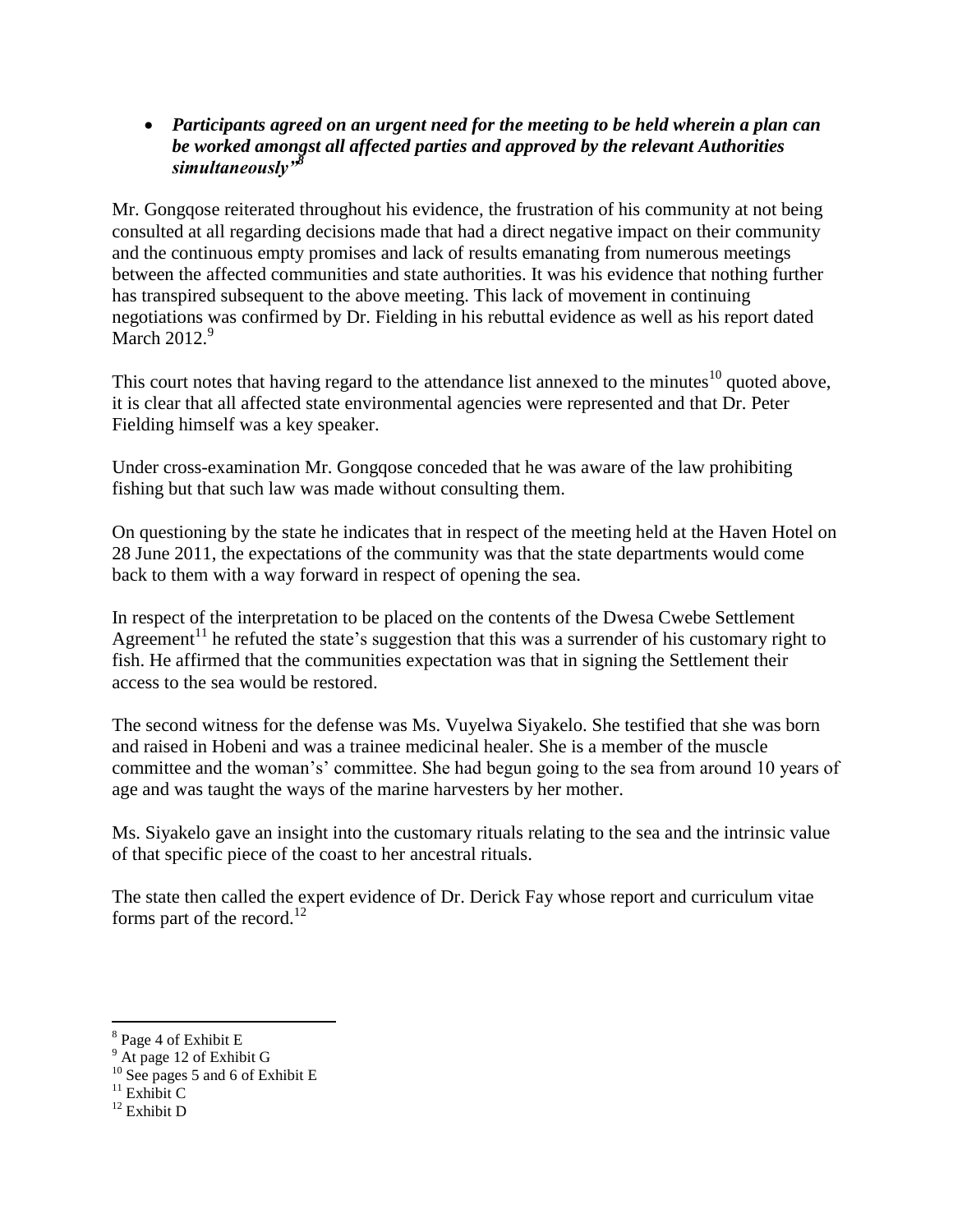Dr. Derick Fray is an Assistant Professor at the University of California, USA. His field of expertise was in the land usage, customs and impact of proclaimed areas on the residents of coastal areas and the Hobeni area in particular.

Dr. Fay is fluent in Xhosa and resided within the Dwesa and Cwebe community at Hobeni for a period of approximately 2 years between 1996 to 1998 during which time he did extensive research into these communities and their reliance on natural resources. His doctorate degree was awarded to him for his research over this period. He resided in the area again for brief periods in 2009, 2010 and 2011.

His evidence is summarized as follows.

A system of customary regulation exists governing the use of natural resources in the communities around Dwesa and Cwebe. He described the authoritative structures including sanctions and remedies as developed and respected by those subject to them.

The communities are statistically some of the very poorest in the Republic and that the socioeconomic and substantive quality of life of these residents is supported by access to natural resources. <sup>13</sup> He described in detail the reliance on and direct use of fish resources for net income of the resident communities and effect of the decline in the formal employment sector and increased reliance on child care grants.<sup>14</sup> He stressed that the loss of access to marine resources had led to substantial hardship for the communities concerned. He highlighted the economic plight of the resident communities and refuted any suggestion that alternate means of economic subsistence was readily available to the resident communities.

When invited to comment on the findings of Dr. Fielding that allowing partial access to controlled areas leads to significant depletion of marine resources, he indicated that he disagreed and stated in his opinion that such partial access had very limited impact on resources and was a means of suppressing illegal harvesting.

Having resided within the Hobeni community he could state that the walking distance to the nearest accessible section of coast where fishing was lawful is around 3 and a half to four hours through difficult terrain. On the other hand, the closest fishing spots within the Reserve were around 45 minutes walk and readily accessible.

He confirmed having attended numerous meetings and being present during the negotiations culminating in the signing of the Dwesa-Cwebe Settlement Agreement.<sup>15</sup> He testified that the subsequent closure of the marine resources brought about by the proclamation of the Reserve as a MPA took place with no consultation with the local communities and outside the comanagement process.

<sup>14</sup> Migrants, Forests and Houses: The Political Ecology of Architectural Change in Hobeni and Cwebe, South Africa printed in Human Organization Vol. 70, No. 3, 2011

<sup>&</sup>lt;sup>13</sup> Measuring poverty in South Africa, Statistics South Africa 2000 compiled by Dr. R. Hirschowitz (Acting Head)

<sup>&</sup>lt;sup>15</sup> Exhibit C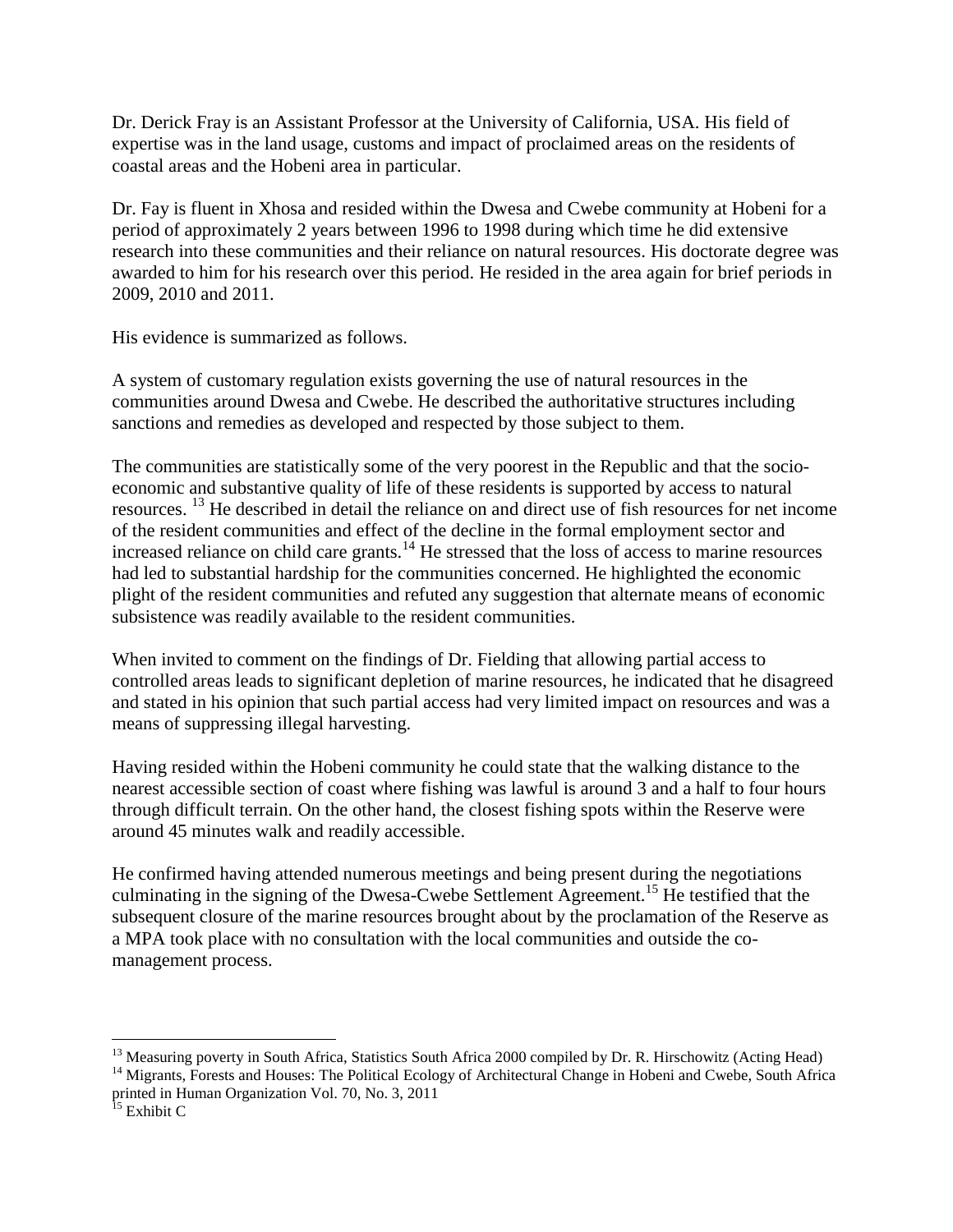Dr. Fay's evidence is that the community leaders and the general membership of the communities expected that the resolution of their land claim would allow for restored access to the marine resources they were previously accustomed too.

Under cross-examination he conceded that he was not qualified in the field of marine biology but was an expert in the human sciences. His research had focused primarily on the humanitarian crises brought about by the closure of the Reserve and had not focused on the marine resources themselves.

The defense then called its second expert witness, Ms. Jacqueline Sunde, whose report and curriculum vitae forms part of the record.<sup>16</sup>Ms. Sunde is a social researcher and PhD student in the Department of Environmental and Geographical Science, University of Cape Town.

Ms. Sunde has conducted research in Dwesa-Cwebe and in other areas of South Africa relating specifically to customary law systems governing marine resources. Her research includes an assessment of the impact of apartheid fisheries and conservation legislation and policy on customary communities, in particular the impact of statutory systems of regulation on customary systems of marine resource use. She is currently involved in the Food and Agricultural Organisation consultation process for development of international guidelines for the governance of the small-scale fisheries.

Ms. Sunde's evidence was that historically, many coastal communities have relied heavily upon marine resources for their survival and that this use was not merely a matter of subsistence or material need, but also constituted part of the culture and custom of many communities.

Ms. Sunde detailed the long-standing and well-developed system of customary law in the Dwesa-Cwebe community and Hobeni in particular, which system comprised a system of rules relating to, and use of, marine resources. At the heart of this system is a customary norm entitling members of the community to have access to, and to use, marine resources for subsistence, ritual and other purposes.

Ms Sunde's findings are that new statutory systems of regulation of marine resources and marine conservation have impacted negatively on the capacity of the Dwesa-Cwebe community and other such communities to practice their system of customary law rules in respect of marine resources.

Under cross-examination Ms. Sunde also conceded that she was not qualified as an expert in the field of marine biology but had done extensive research into small-scale fisheries and the resultant usage of marine resources. Ms. Sunde was an expert in the social sciences and governance of small-scale fisheries. Her research had focused primarily on the humanitarian crises brought about by the closure of the Reserve and had not focused primarily on the marine resources themselves.

Accused 2 and the child elected not to testify and by implication rely on the evidence of accused 1, Ms. Siyakelo and the expert witnesses called by the defense.

 $\overline{a}$  $16$  Exhibit K at page 19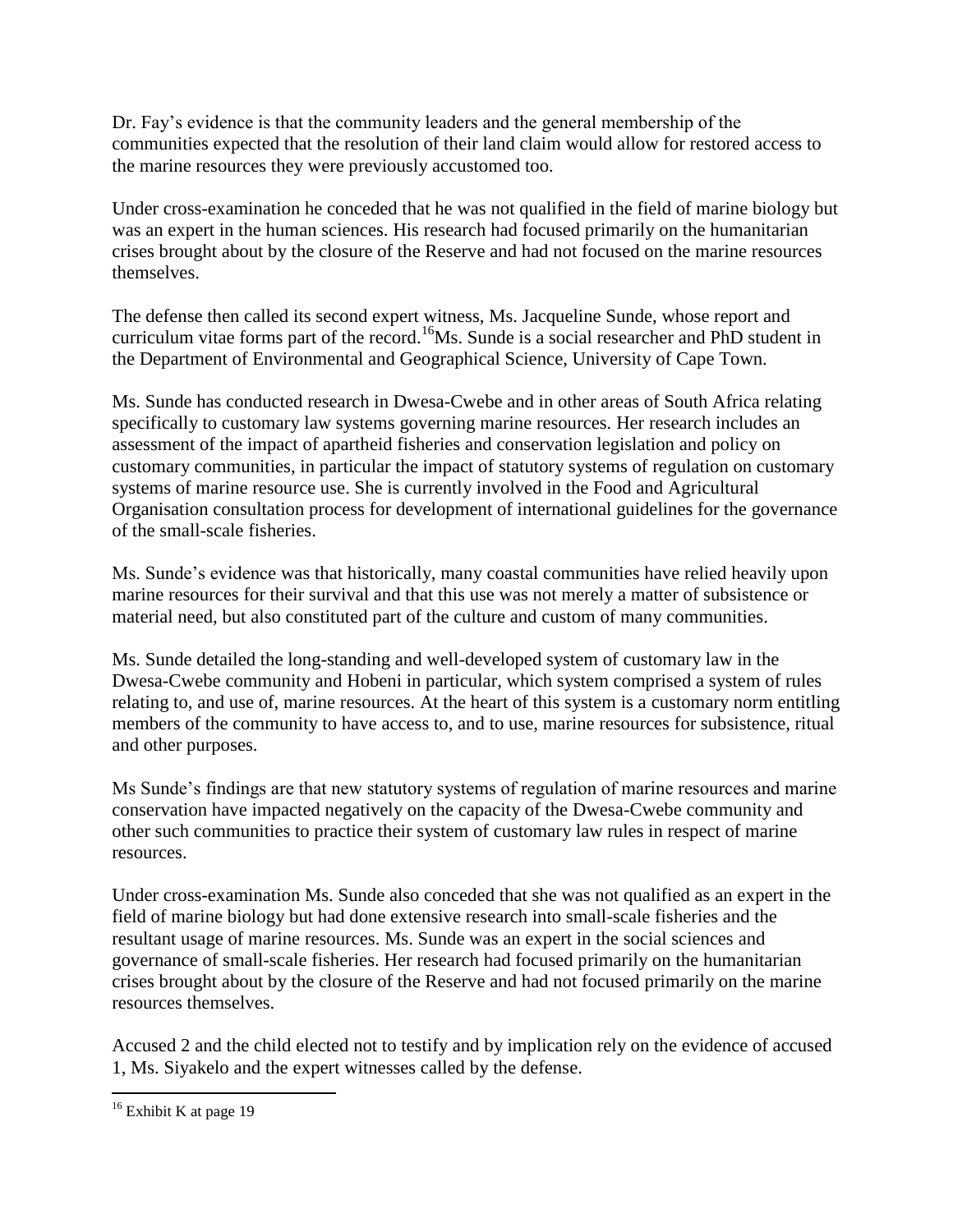## That was the case for the defense.

The state applied to re-open its case to lead the rebuttal evidence of Dr. Peter Fielding. This application was granted.

Dr. Peter Fielding is a marine biologist and environmental expert and practices as such under the business name of FieldWork.

Dr. Fielding has been involved in the study of small-scale fishing and its impact on the sustainability of marine resources throughout Africa for in excess of 20 years.

Dr. Fielding stressed the importance of the retention of marine protected areas and that his research has shown a need to significantly increase the geographical extent of these protected areas. Its Dr. Fielding's finding that the impact of human development on the environment is predominantly negative.

Dr. Fielding testified that there are currently 21 marine protected areas along the South African coast of which only a miniscule portion (3) are complete no-take zones and that the Dwesa-Cwebe protected area was of considerable importance to the protection of South Africa's marine biodiversity.<sup>17</sup>

Dr. Fielding testified that the result of opening protected areas has historically proved disastrous as the large breeding fish get taken first leading to an inevitable decline in spawning and hatching of new stock. He states that the Mbashe Estuary within the Dwesa-Cwebe Marine Reserve is the only known spawning area for the white Steenbras. He gives the further example that within the protected area the coverage of coastal rocks by muscles is around 40 to 50% while it is less than 1% outside the Reserve.

Dr. Fielding disputes the defense expert's submission that the resident communities are primarily reliant on harvesting of marine resources. He indicates that fishing is but one of a wide range of lifestyle opportunities available to the residents. Dr. fielding goes so far as to question the submission that the residents of Dwesa and Cwebe have a tradition of fishing. He relies on a taboo by local people to the eating of fish. This belief of Dr. Fielding was challenged as incorrect by Ms. Sunde when she was recalled by the defense to rebut his statement.

Dr. Fielding strongly advocates against the opening of the marine protected area whether in total or partially. He disputes that local restraint and customary rules and traditional authoritative structures will suffice to ensure sustainable use. He describes the limited lifting of restrictions in Kossie Bay as a prime example of the ecological disaster of such a compromise and that selfregulation does not work.

Dr. Fielding disagrees that customary rights have the same value as legislation.

 $17$  Exhibit G at pages 7 to 10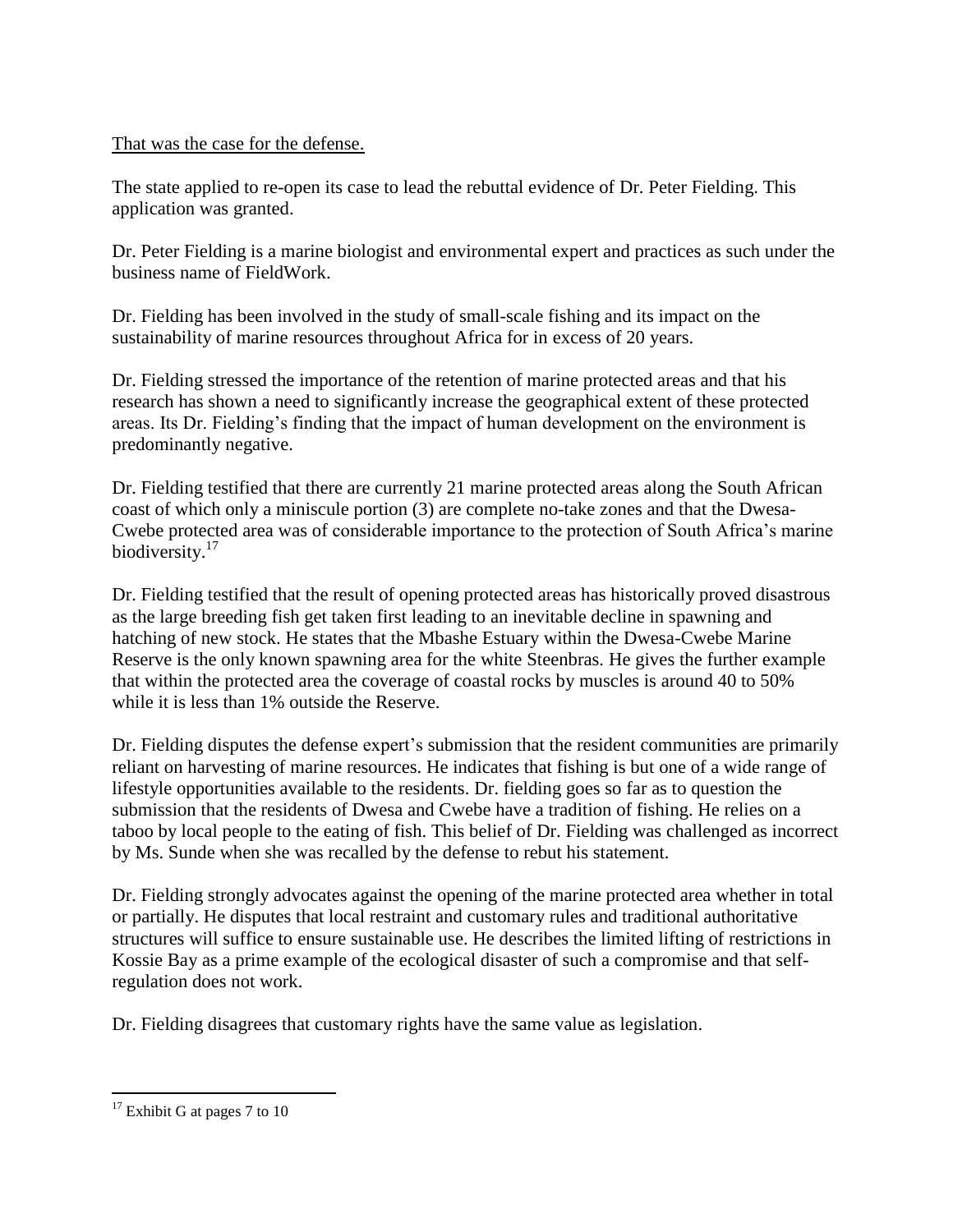Under cross-examination Dr. Fielding denied that he believed fish are more important than people; it was all a question of sustainability.

Dr. Fielding further conceded that no specific research had been done on line-fish prior to the proclamation of the Dwesa-Cwebe marine protected area.

Dr. Fielding confirmed that he stood by his reports of April 2010 and March 2012 that he believed it imperative that the Dwesa-Cwebe marine protected area remain a no-take zone. He did concede that in forming such opinion he had not consulted the resident communities of Dwesa and Cwebe and the Hobeni fishermen in particular.

Dr. Fielding stated that to the best of his knowledge, the discussions regarding resource use in the Reserve were still alive with a meeting having taken place in East London 2 weeks prior to him giving his evidence on 14 April 2012 but he had not attended that meeting.

#### **Evaluation of evidence**

During the course of the trial a number of exhibits were handed in to the court and received into evidence. For ease of reference these were marked and are listed as;

- A. Statement in terms of Section 115 and 220 of act 51 of 1977,
- B. Constitution establishing the Hobeni Communal Property Association,
- C. Dwesa Cweba Settlement Agreement,
- D. Memorandum of Grievances by the community dated 25 April 201,
- E. Minutes of meeting held at Haven Hotel on 28 June 2011,
- F. Undated letter by Dwesa-Cwebe fisherman to Mr. Alan Boyd of DEAT,
- G. Report titled Management of Marine and Coastal Resources by Dr. Fielding dated March 2012,
- H. Map of Reserve and Dwesa-Cwebe Coastal topography,
- I. List of forest products/species required by communities from Dwesa-Cwebe reserves,
- J. Expert report of Dr. Derick Fay with curriculum vitae,
- K. Expert report of Ms. Jacqueline Sunde with curriculum vitae,
- L. Dwesa-Cwebe historical time line,
- M. Glossary of traditional terms,
- N. List of fishermen and harvesters,
- *O. Ruled inadmissible*
- *P.* National Economic Development and Labour Council report on small-scale fisheries policy 2012 (Gazetted), and
- *Q.* Final report by Dr. Fielding dated April 2010 prepared for Marine and Coastal Management.

In respect of the oral evidence of the various witnesses is concerned, this court was not asked in argument on the merits to make any adverse credibility findings in respect of any of the witnesses.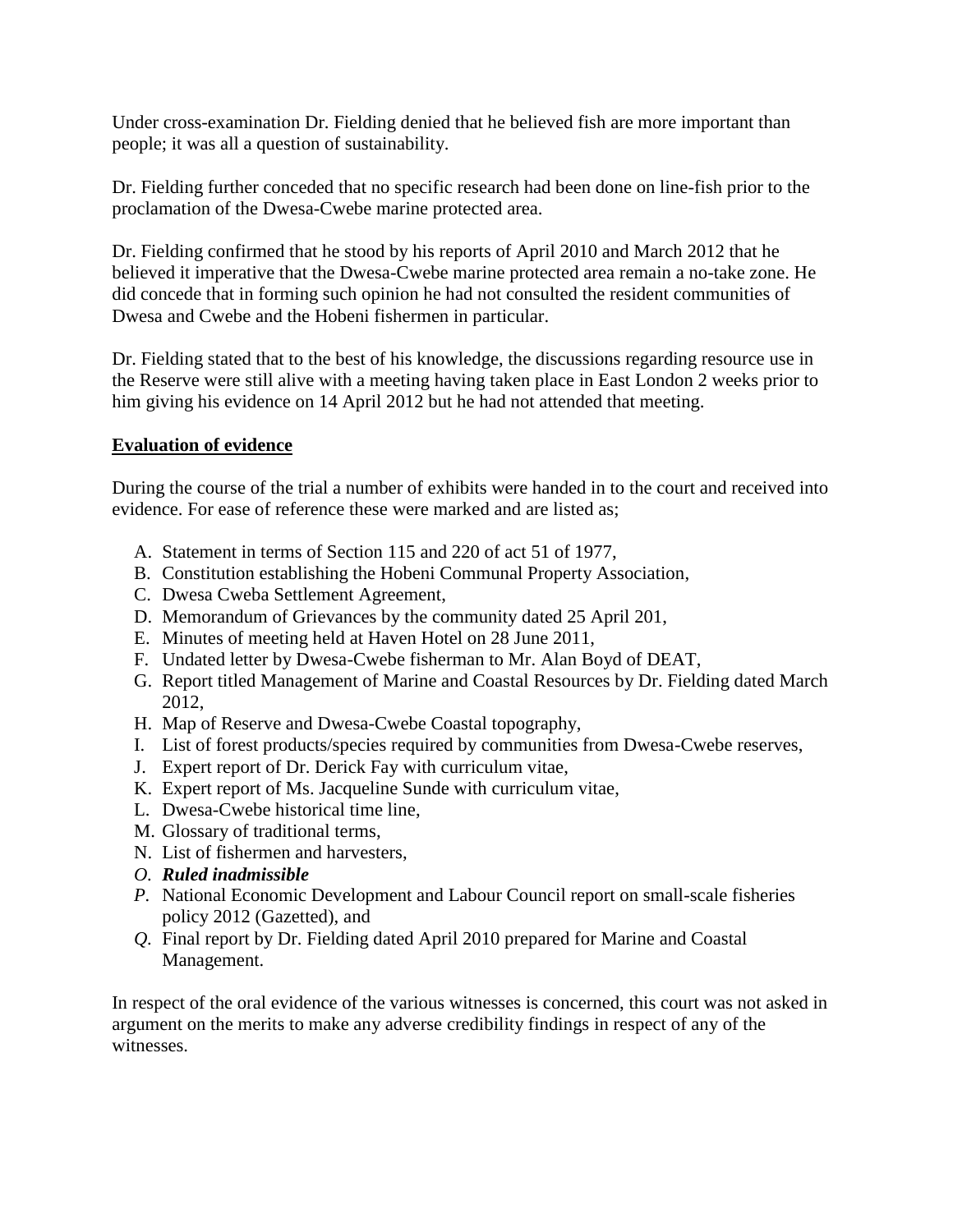All the witnesses were honest and reliable and this court finds it can accept their evidence whether they testified for the state or defence.

Naturally there will be points of departure between the various expert witnesses but all readily conceded aspects or opinions that fell outside their respective fields of expertise.

It is common cause that the Marine Living Resources Act, No 18 of 1998, in particular the proclamation in terms of this Act of the Dwesa-Cwebe Marine Reserve as a Marine Protected Area (hereinafter referred to as the MPA) in December 2000 with the resultant ban on the removal of any marine species from the Reserve prohibits the indigenous inhabitants from practicing their custom of fishing in the Reserve.

The court is reminded by the State and the evidence of Dr. Peter Fielding that the prohibition on fishing is not absolute but is exclusively applicable to the coastline encompassing the proclaimed Reserve itself. This fact was not disputed by either Dr. Derick Frey or Ms. Jacqueline Sunde for the defense. Their counter argument being the significant cultural value placed by the indigenous inhabitants on the specific area of coast itself and to a lesser extent the substantial distances and terrain the resident fishermen will have to traverse to reach the accessible coast where fishing is permitted.

Dr. Fielding disputes the submissions by the experts for the defense that traditional authoritative structures or the practice of sustainable harvesting by the fishermen themselves can adequately regulate over-fishing in the Reserve. He relies in this regard on specific examples of degradation of species numbers in other reserves once the blanket ban on harvesting was lifted or partially lifted $18$ 

In support for the retention of the MPA Dr. Fielding gives his insight into the benefits to fishermen of retaining such MPAs as there is higher catch rates in surrounding waters.<sup>19</sup> Dr. Fielding remains steadfast that to even partially suspend the prohibition on harvesting marine resources in the MPA would have disastrous consequences. He goes to the extent of saying the current MPAs in the Republic are hopelessly insufficient.<sup>20</sup>

Dr. Fielding during the course of his evidence concedes that the decision to proclaim the Marine Reserve an MPA was taken with little or no consultation with local communities and certainly did not engage them in any formal discussions. The decision can thus be accepted to have been made on purely scientific grounds having regard to the marine biodiversity of the area without much thought being spared for the impact of the decision on the indigenous communities. He confirms that to date little or no effect has been given to the implementation of the Community Management Agreement entered into and forming part of the Dwesa Cwebe Settlement Agreement signed on 17 June 2001. In his report of March 2012 he acknowledges that'

*"The current state of conflict over fishing activities in the Dwesa-Cweba MPA is ultimately the result of a lack of delivery and co-ordination on the part of a range of institutions in relation* 

<sup>&</sup>lt;sup>18</sup> Report by Dr. P.J. Fielding dated March 2012 at page 11 paragraph 3, and page 5 to 6

<sup>&</sup>lt;sup>19</sup> Report by Dr. P.J. Fielding dated March 2012 at page 4 paragraphs 2 and 3

 $^{20}$  Report by Dr. P.J. Fielding dated March 2012 at pages 7 and 8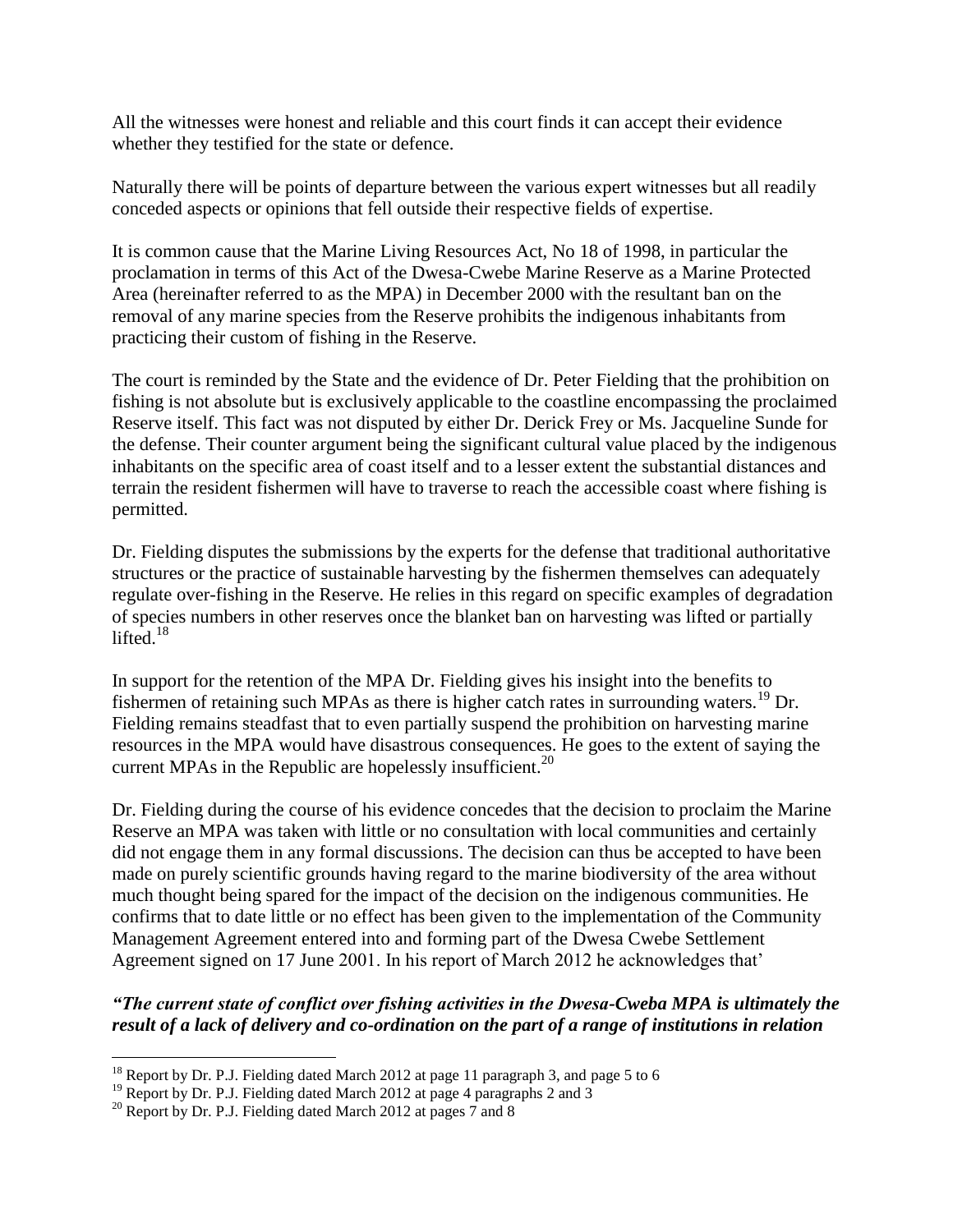#### *to managing the environment, the natural resources base and the human elements in the area. Management authorities have not addressed co-management arrangement properly."<sup>21</sup>*

Dr. Fielding during the course of his oral evidence in rebuttal disputed the existence of an established custom of fishing in the Reserve as described by Dr. Derick Frey and expanded on by Ms. Jacqueline Sunde and suggested that it was in fact completely the opposite in that the men of the area traditionally did not eat fish at all. However, he states in his report that,

## *"No-one denies that communities along the Wild coast have a tradition of marine and terrestrial natural resource use and no-one denies that these communities should benefit from the assets that form part of the environment and heritage."*

Dr. Fielding goes on to say that these extractions of resources provide very limited short-term benefits and that alternative livelihoods options for displaced fishers should have been a very high priority of conservation management agencies as well as local, regional and national government institutions.

This court cannot be blind to the reality that the plain and simple truth is that while these marine resource extractions may not include long term benefits for communities or the environment itself they in reality only need to benefit the community from day to day to have an enormous immediate benefit to those utilizing them to survive. What in essence is the undeniable truth is that this impoverished community is starving today and the children of the area require education now and for them the future is of little consequence.

This court cannot shy away from the conclusion that little but lip service has been paid to the terms of the Dwesa Cwebe Settlement Agreement and even less to the Community Management Agreement of the Reserve by government agencies. While loath to say so it would appear to this court that subsequent to the signatures being placed thereon and before the ink could dry, the doors were firmly slammed shut in respect of the expectations of the community to regain access to the sea and its resources. Whether this was premeditated or not is debatable to say the least.

In evaluating the conflicting opinions of the experts in this matter the court cannot lose sight of the fact that Dr. Derick Frey and Ms. Jacqueline Sunde are experts in the social sciences and have as their point of departure the impact on humanity and in particular disadvantaged communities while Dr. Fielding is a marine biologist who has as his point of departure the impact of human habitation and exploitation on the environment more particularly the sea and its resources.

The court is thus tasked with balancing these two interests; having regard to the undeniable hardships total closure of harvesting the coastal reserve has to resident communities and the scientifically supported necessity to ensure long term sustainability of marine resources.

In so far as accused 2 and the child elected not to testify, it is this court's opinion that no adverse inference should be placed on such election. As will be more apparent from this judgement this court specifically finds that the alleged custom of fishing by the residents of Hobeni has been

<sup>&</sup>lt;sup>21</sup> Exhibit G, Report by Dr. P.J. Fielding dated March 2012 at page 12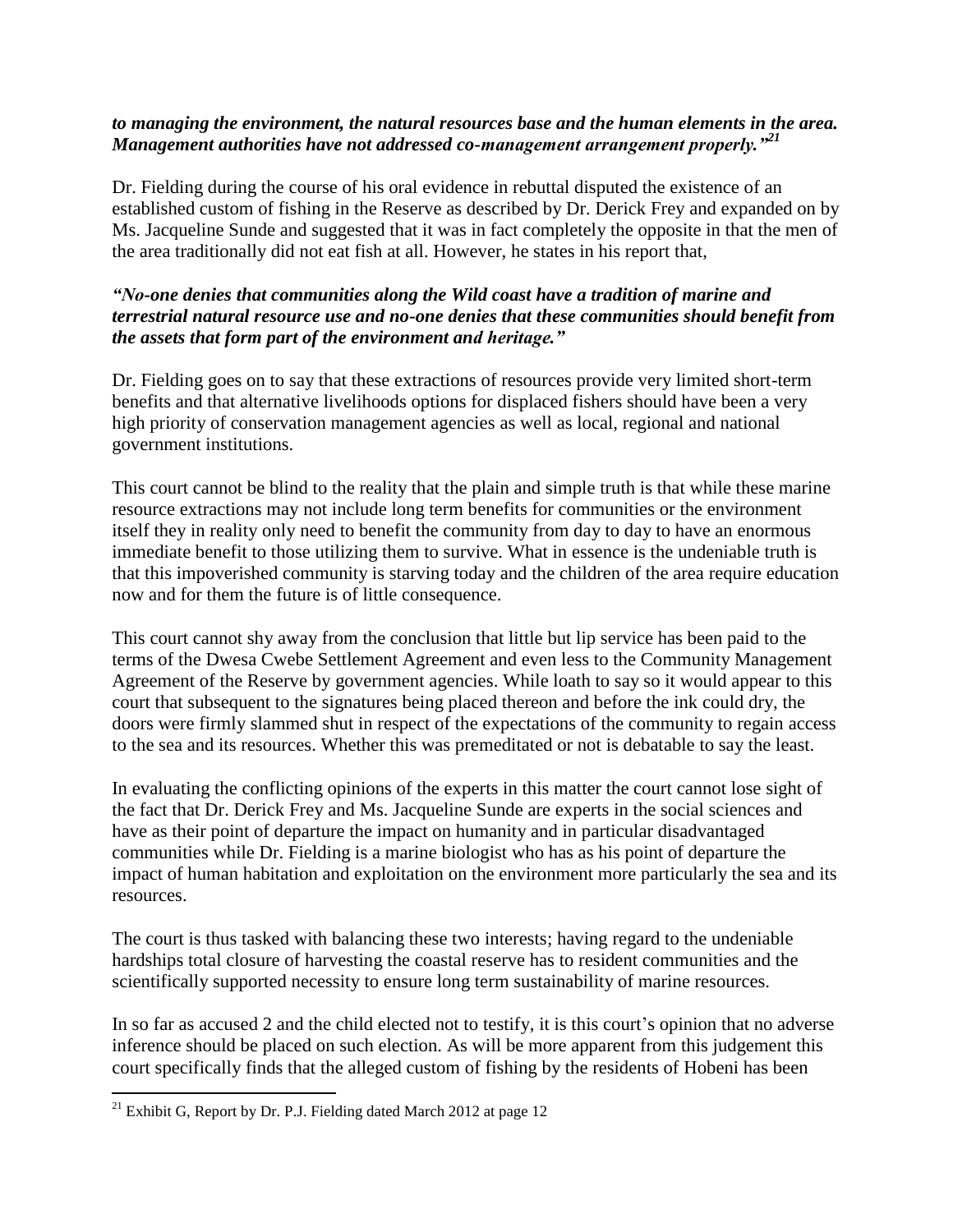proved by the defence. A custom is not practiced by an individual in isolation but by a particular community or group of people in association. If this court finds that the defence of reliance on a custom is to be upheld in respect of accused 1; the same defence will automatically be applicable to accused 2 and the child as residents of the same community while practicing that custom.

# **Legal considerations**

In light of the defense raised this court saw fit to pose certain questions to both counsel which the court wished addressed on argument of the merits of the matter. The letter dispatched to the state and Adv. Brickhill is annexed to the record marked **Annexure F.** This court expresses its sincere appreciation to both counsel for their diligent response thereto and thorough address on the issues raised by the court.

There can be no doubt that South Africa with its undeniably divers biodiversity has been a Continental leader in enacting legislation with a strong responsibility in respect of environmental protection and responsible utilization of natural resources. Critics of environmental policies and legislation will come and go; some justified and others not.

At the outset this court must be guided by the Constitution of the Republic being mindful of the provision of Section 2 thereof which provides as follows,

# *This Constitution is the supreme law of the Republic; law or conduct inconsistent with it is invalid, and the obligations imposed by it must be fulfilled.*

In this regard the court is guided by Section 9 of the Constitution which reads as follows,

## *9(1) Everyone is equal before the law and has the right to equal protection and benefit of the law.*

*(2) Equality includes the full and equal enjoyment of all rights and freedoms.*

*(3) The state may not unfairly discriminate directly or indirectly against anyone on one or more grounds, including race, gender, sex, pregnancy, marital status, ethnic or social origin, colour, sexual orientation, age, disability, religion, conscience, belief, culture, language and birth.*

The importance and value of custom and culture was also not lost to the legislature and Section 31 provides that,

*31(1) persons belonging to a cultural, religious or linguistic community may not be denied the right, with other members of that community-*

*(a) to enjoy their culture, practice their religion and use their language; and*

*(b) to form, join and maintain cultural, religious and linguistic associations and other organs of civil society.*

*(2) The rights in subsection (1) may not be exercised in a manner inconsistent with any provision of the Bill of Rights.*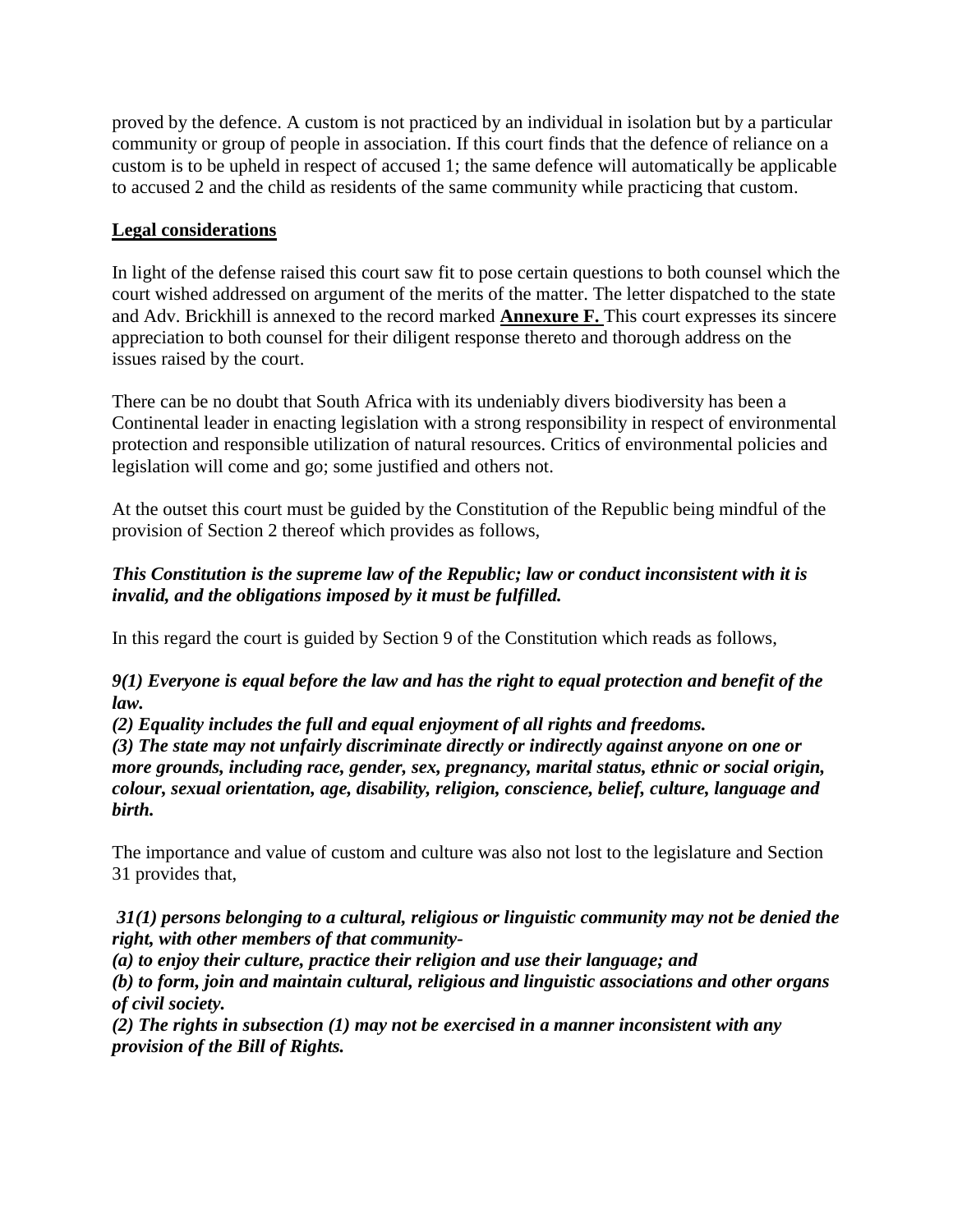In enacting the Constitution the legislature was further mindful of the importance of and issues relating to the environment and provided in Section 24(b) as follows,

*24(b) to have the environment protected, for the benefit of present and future generations, through reasonable legislative and other measures that-1) prevent pollution and ecological degradation; 2) promote conservation; and 3) secure ecologically sustainable development and use of natural resources while promoting justifiable economic and social development.*

 In so far as customary law in particular is concerned, its existence and importance was entrenched in the Constitution and all courts of the Republic are compelled to have regard too and apply customary law as a legitimate legal system with equal stature. Section 39 reads as follows,

*39(1) When interpreting the Bill of Rights, a court, tribunal or forum*

- *(a) Must promote the values that underlie an open and democratic society based on human dignity, equality and freedom;*
- *(b) Must consider international law; and*
- *(c) May consider foreign law.*

*(2) When interpreting any legislation, and when developing the common law or customary law, every court, tribunal or forum must promote the spirit, purport and objects of the Bill of Rights.*

*(3) The Bill of Rights does not deny the existence of any other rights or freedoms that are recognised or conferred by common law, customary law or legislation, to the extent that they are consistent with the Bill.*

The legislature was further mindful of the unavoidable reality that circumstances will exist where legitimate grounds exist for the limitation or curtailing of certain rights afforded by the Bill of Rights and enacted in Section 36 as follows,

*36 (1) the rights in the Bill of Rights may be limited only in terms of law of general application to the extent that the limitation is reasonable and justifiable in an open and democratic society based on human dignity, equality and freedom taking into account all relevant factors, including*

- *(a) The nature of the right;*
- *(b) The importance of the purpose of the limitation;*
- *(c) The nature and extent of the limitation;*
- *(d) The relation between the limitation and its purpose; and*
- *(e) Less restrictive means to achieve the purpose.*

*(2) Except as provided in subsection (1) or in any other provision of the Constitution, no law may limit any right entrenched in the Bill of Rights.*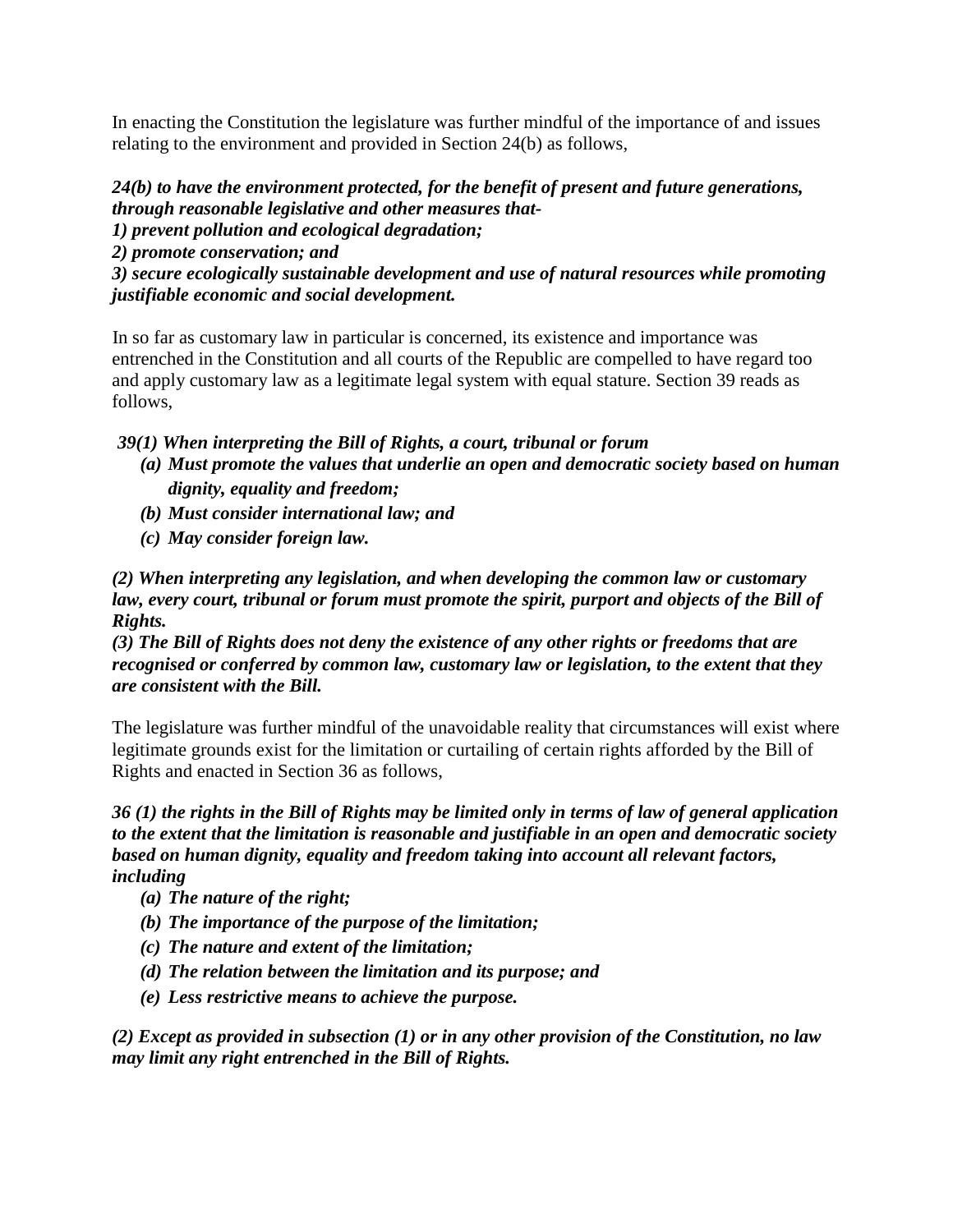The question before this court was to what extent a lower court may apply customary law and in particular to what extent is such lower court bound by existing legislation where same is in conflict with or prohibits the practice of a custom or provision of customary law.

 It was on this point precisely that this court requested comments from counsel for the defence in particular. The court being open to the strict interpretation of and limitations upon its powers provided for in Section 170 of the Constitution that reads,

# *170. Magistrates' Courts and all other courts may decide any matter determined by an Act of Parliament, but a court of a status lower than a High Court may not enquire into or rule on the constitutionality of any legislation or any conduct of the President.*

This court further had regard to the provisions of the Promotion of Equality and Prevention of Unfair Discrimination Act, No 4 of 2000. Which was specifically enacted to give effect to and promote the implementation of the Bill of Rights entrenched in the Constitution.

The introduction and preamble to this Act give a detailed synopsis of its importance in our jurisprudence and reads as follows,

*To give effect to section 9 read with item 23 (1) of Schedule 6 to the Constitution of the Republic of South Africa, 1996, so as to prevent and prohibit unfair discrimination and harassment; to promote equality and eliminate unfair discrimination; to prevent and prohibit hate speech; and to provide for matters connected therewith.*

## *Preamble*

*The consolidation of democracy in our country requires the eradication of social and economic inequalities, especially those that are systemic in nature, which were generated in our history by colonialism, apartheid and patriarchy, and which brought pain and suffering to the great majority of our people;*

*Although significant progress has been made in restructuring and transforming our society and its institutions, systemic inequalities and unfair discrimination remain deeply embedded in social structures, practices and attitudes, undermining the aspirations of our constitutional democracy;*

*The basis for progressively redressing these conditions lies in the Constitution which, amongst others, upholds the values of human dignity, equality, freedom and social justice in a united, non-racial and non-sexist society where all may flourish;*

*South Africa also has international obligations under binding treaties and customary international law in the field of human rights which promote equality and prohibit unfair discrimination. Among these obligations are those specified in the Convention on the Elimination of All Forms of Discrimination Against Women and the Convention on the Elimination of All Forms of Racial Discrimination;*

*Section 9 of the Constitution provides for the enactment of national legislation to prevent or prohibit unfair discrimination and to promote the achievement of equality;*

*This implies the advancement, by special legal and other measures, of historically disadvantaged individuals, communities and social groups who were dispossessed of their land and resources, deprived of their human dignity and who continue to endure the consequences;*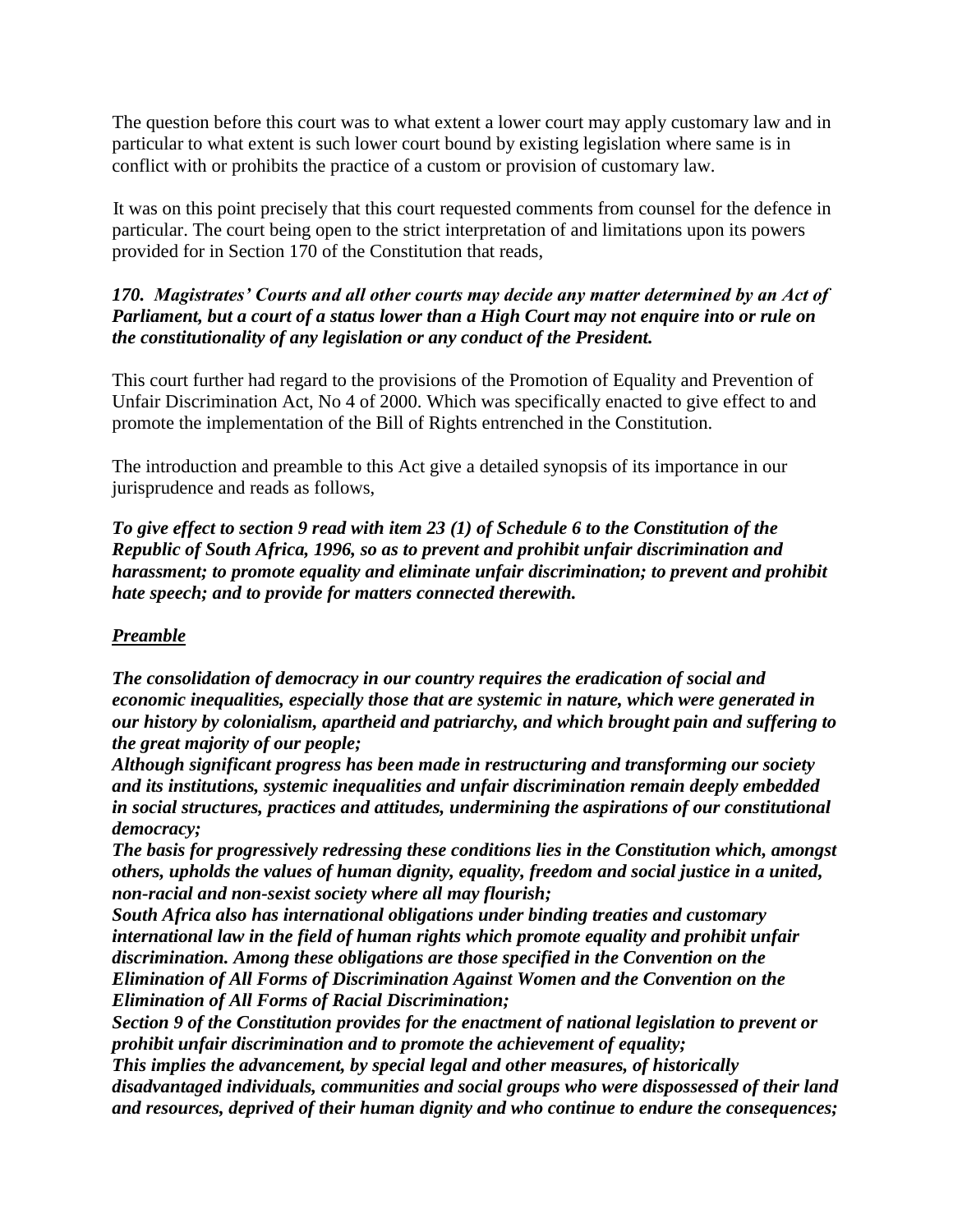#### *This Act endeavours to facilitate the transition to a democratic society, united in its diversity, marked by human relations that are caring and compassionate, and guided by the principles of equality, fairness, equity, social progress, justice, human dignity and freedom,*

The court cannot ignore that the purpose of this legislation was to protect and enforce the constitutional freedom and rights to land and unrestricted practice of their customs by ordinary citizens of which the inhabitants of the Dwesa-Cwebe area, are certainly part.

The exercise of these practices of custom is to be encouraged and protected and should be limited only by the provisions contained in Section 36(1) of the Constitution.

The Marine Living Resources Act, No 18 of 1998 came into effect on the  $27<sup>th</sup>$  of May 1998 and provides as its purpose in its preamble;

## *"To provide for the conservation of the marine ecosystem, the long-term sustainable utilization of marine living resources and the orderly access to exploitation, utilization and protection of certain marine living resources; and for these purposes to provide for the exercise of control over marine living resources in a fair and equitable manner to the benefit of all citizens of South Africa;"*

This piece of legislation is of national application and supersedes all other marine environmental legislation unless expressly excluded.

In terms of Chapter 4 Section 43 the power is granted to the Minister to declare an area to be a marine protected area. Section 43(2)(a) provides for an absolute prohibition on fishing in such marine protected area.

However, a rider clause is provided for in Section 43(3) that the Minister may, after consultation with the Forum, give permission that any activity prohibited in terms of this section may be undertaken, where such activity is required for the proper management of the marine protected area.

Thus there is no doubt the Minister may, after consultation, grant indemnity for persons performing acts otherwise prohibited in terms of Section 43(2). Thus there is no lawful reason prohibiting the Minister from allowing subsistence fishing by local communities of the Dwesa-Cwebe area in the Reserve. This indemnity from prosecution and recognition of their customary rights is exactly what these communities have been pleading for over the last decade.

 The Environmental Conservation Decree No. 9 of 1992 on the other hand is a piece of legislation of questionable significance and importance in the jurisprudence of modern day South Africa. It has limited territorial jurisdiction and in essence adds more to the concept of legal uncertainty than it does in environmental enhancement of our biodiversity legislation. It has limited territorial jurisdiction in so far as it is applicable to the territory described as the erstwhile Republic of the Transkei. There is no question that there is offences enacted in terms of this legislation which do not exist in the broader spectrum of provinces in the Republic let alone magisterial districts within the same province. It is this court's humble submission that this piece of legislation is from a bygone era and should be relegated to the shelves of antiquity and laid to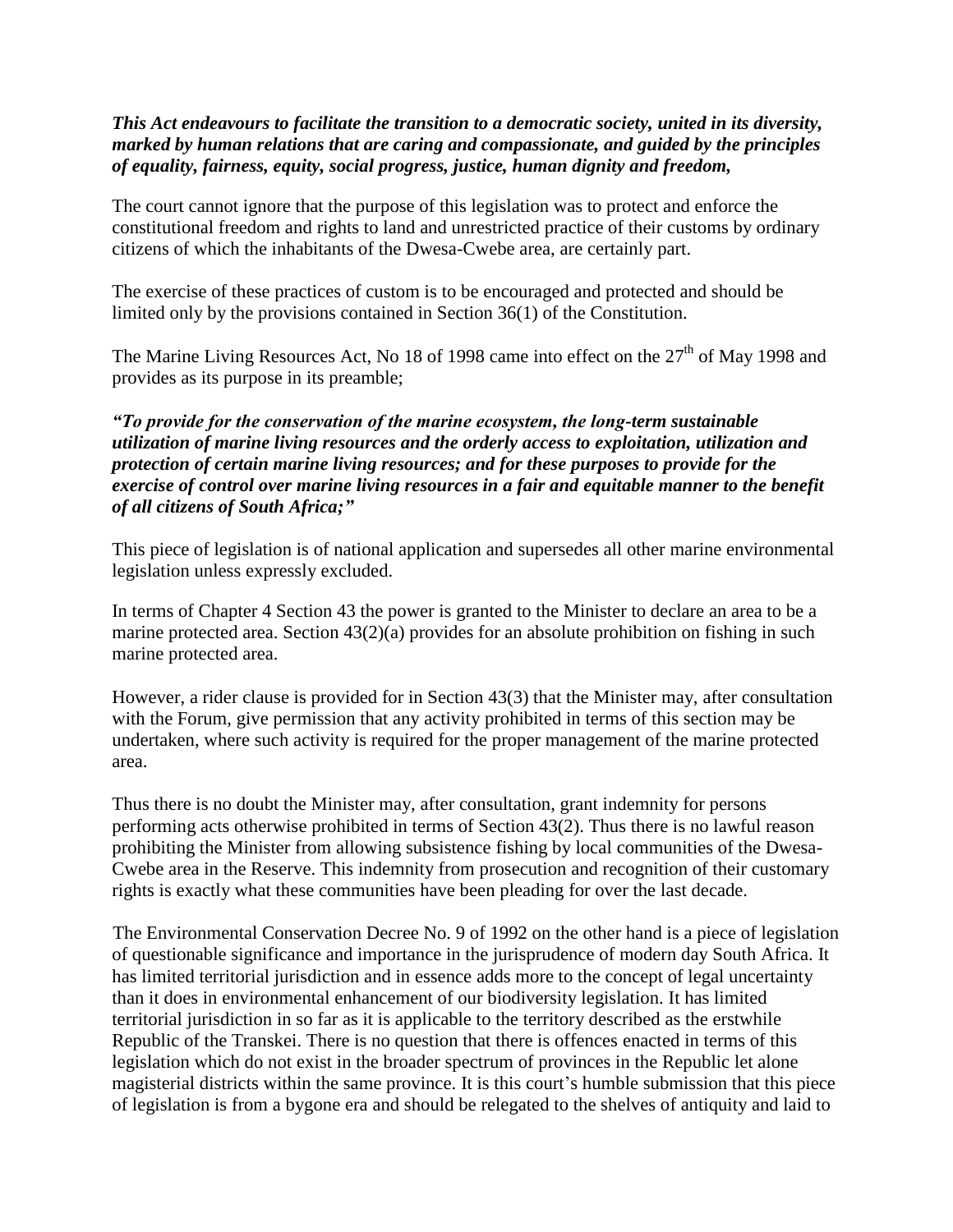rest alongside the other legislation which existed prior to reaching our constitutional democracy. However, this court accepts that no matter how it feels about the necessity for retaining this piece of legislation, the constitutionality or otherwise of same, and value of its continued existence will fall to be determined by a higher court. For the purpose of this decision the Decree exists and full force and effect must be given thereto albeit under duress.

Our legal system has for decades been blessed with a wealth of literature by experts in every field of law. Sadly customary law to a large extent appears to be the forgotten child. This court however, was guided by the excellent publication by TW Bennett titled Customary Law in South Africa initially published by Juta in 2004 and reprinted in 2007.

Culture is closely linked to tradition. In a general sense, tradition means no more than the transmission of culture from one generation to the next.<sup>22</sup>

Tradition operates to give people a sense of continuity in their lives, especially when they are experiencing the stress of change. Hence, tradition is used, on the one hand, by people caught up in the process of change to make sense of new situations, and, on the other hand, by colonial, and indeed many post-colonial African governments to give legitimacy to state policies. Tradition may also be asserted to resist these policies. $^{23}$ 

Courts working in the western legal tradition will inevitably find custom a problematic source of law. For a start, the presumption that all courts know the law works well only in systems where judges are familiar with their sources. Customary law however, derives from the practices of particular communities; these practices differ considerably from place to place, and they change constantly over time. In such circumstances, a court that is not part of the community it serves cannot possibly know the law. $^{24}$ 

South Africa's new constitutional dispensation began not only a political but also a legal revolution. With the inclusion of a justiciable Bill of Rights in the Constitution, the validity of a wide range of laws, whether public or private, could now be tested against the standards of fundamental human rights. For the first time in South African legal history, customary law became an issue of constitutional importance. This development was due in part to the possibility of constitutional review and in part to the association of customary law with a right to culture.<sup>25</sup> Roman-Dutch and customary law are now treated as equal partners. The recognition and application of customary law, however, rests on a right to culture, for which special provision is made in Sections 30 and 31 of the Final Constitution.<sup>26</sup>

#### **Legislation considered**

<sup>&</sup>lt;sup>22</sup> TW Bennett, Customary Law in South Africa at page 22 paragraph 4

<sup>&</sup>lt;sup>23</sup> TW Bennett, Customary Law in South Africa at page 22 paragraph 5 and page 23

 $24$  TW Bennett, Customary Law in South Africa at page 44 paragraph 2

 $25$  TW Bennett, Customary Law in South Africa at page 76 paragraph 1

<sup>&</sup>lt;sup>26</sup> TW Bennett, Customary Law in South Africa at page 78 paragraph 3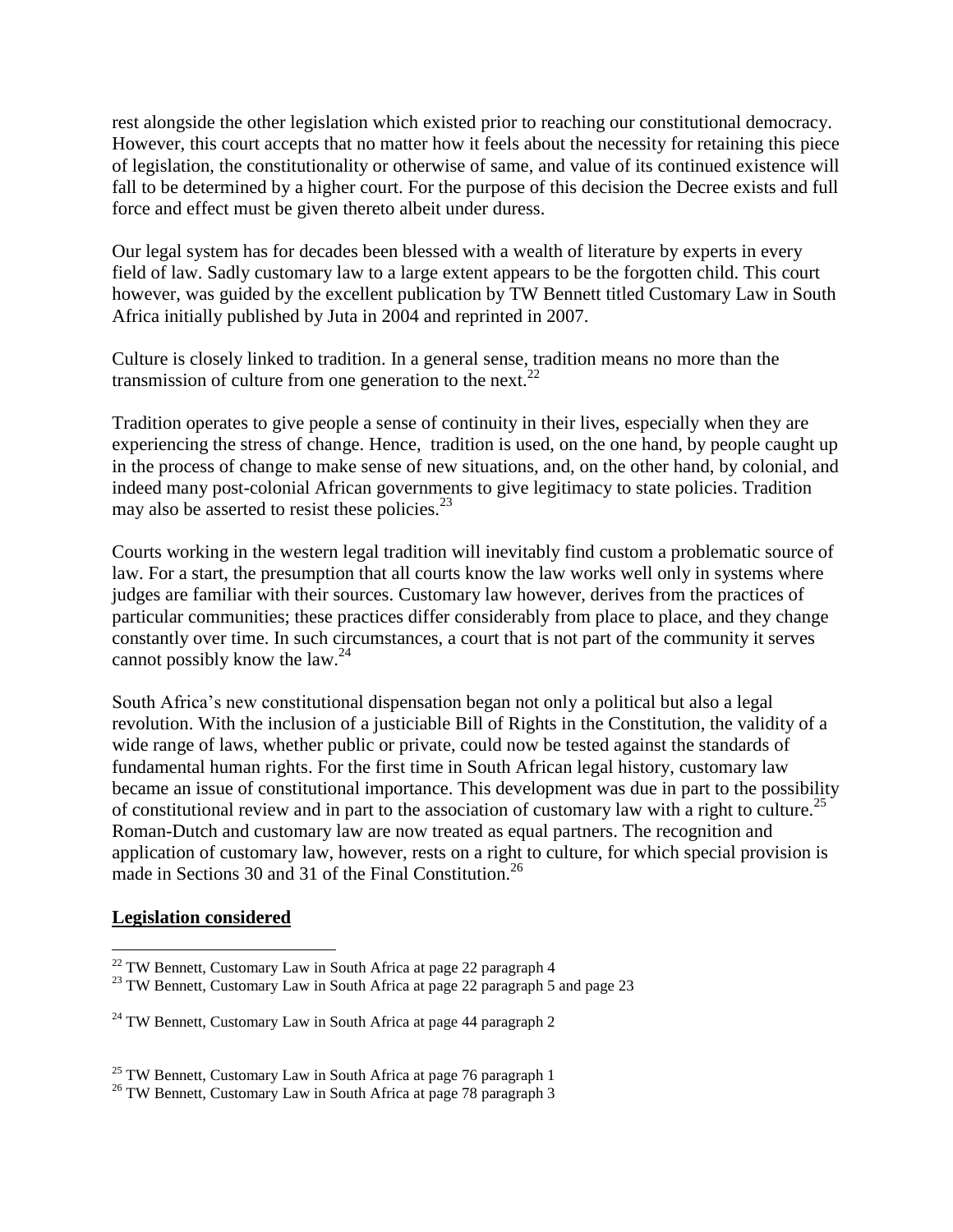During the course of preparing this judgment this court had regard to the following legislation;

South African legislation:

- The Constitution of the Republic of South Africa Act, No of 1996
- The Child Justice Act, No 75 of 2008,
- The Children's Act, No 38 of 2005,
- The Promotion of Equality and Prevention of Unfair Discrimination Act, No 4 of 2000,
- The Marine Living Resources Act, No 18 of 1998
- Protected Areas Act 2003
- Biodiversity Act 2004
- National Environmental Management Act, No. 57 of 2003
- Proclamation declaring Marine Protected Areas and regulations 29 December 2000
- Transkei Nature Conservation Act, No. 6 of 1971
- Environmental Conservation Decree, No 9 of 1992
- Amendment of Transkei Fisheries Regulations 23 July 1993

#### Foreign and international legislation:

- Article 35 of the Canada Act of 1982
- African Charter on Human and Peoples' rights
- The Convention on Biological Diversity (CBD 1992)
- United Nations Conference on Environment and Development (UNCED Ch. 17 Agenda 21

## **Decided cases considered**

During the course of preparing this judgment this court had regard to the following decided cases of the various High Courts of South Africa and internationally;

#### South African cases:

- Van Breda and Others v Jacobs and Others 1921 AD 330
- Alexkor Ltd v The Richtersveld Community 2004 (5) SA 460 (CC)
- New Foodcorp Holdings (Pty )Ltd v Minister of Agriculture, Forestry and Fisheries (82/11) [2012] ZASCA 30 (28 March 2012)
- Shilubana and Others v Nwamitwa (CCT 03/07) 2008 ZACC 9; 2008 (9) BCLR 914  $(CC)$

Foreign cases:

- R v Sparrow (1990) 1 SCR 1075
- R v Adams (1996) 3 SCR 101
- Yanner v Eaton (1999) HCA 53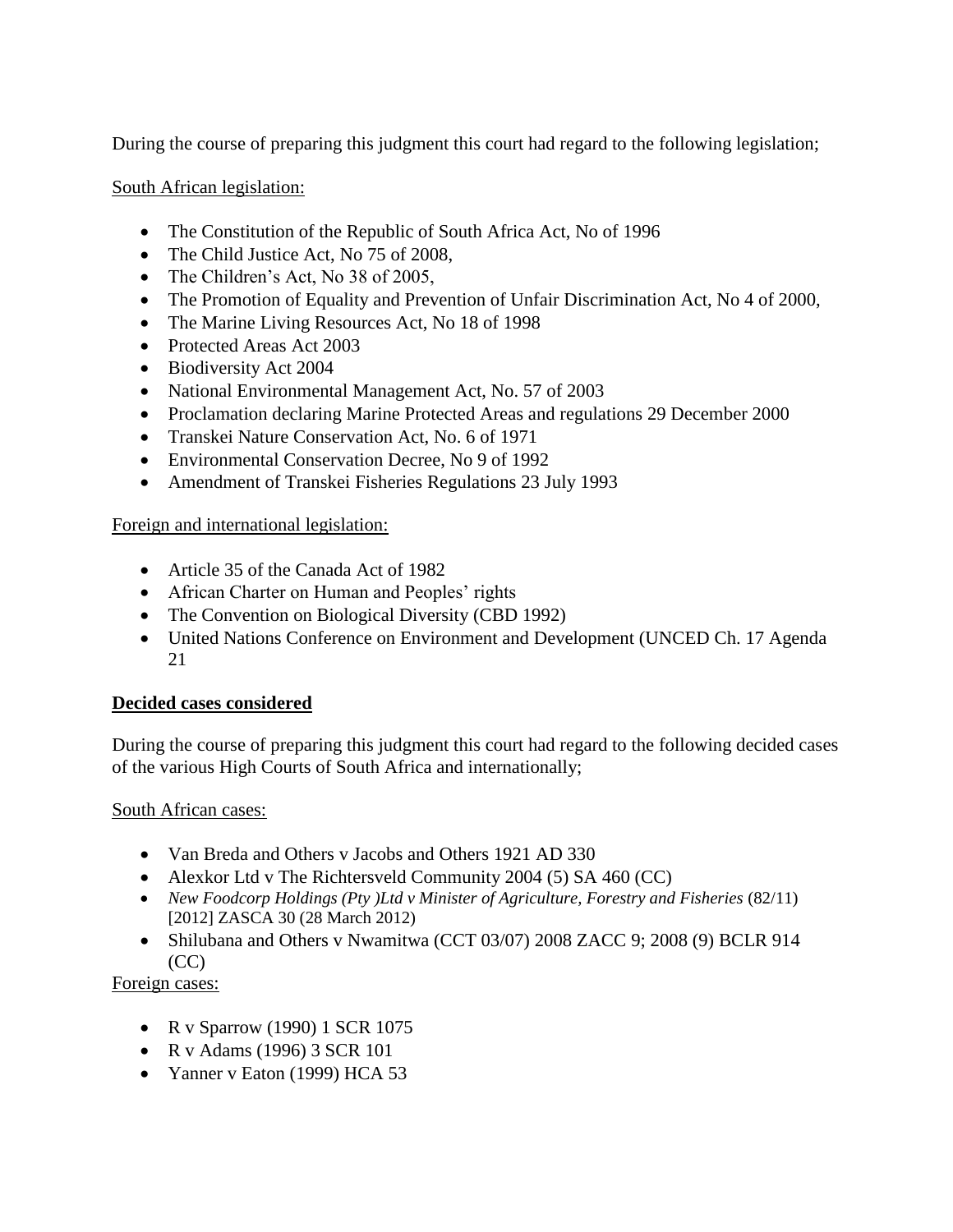- Centre for Minority Rights Development (Kenya) and Minority Rights Group International on behalf of Endoris Welfare Council v Kenya African Commission on Human and Peoples' Rights (2010) 276/2003
- Apirana Mahuika et al v New Zealand 547/1993

# **Finding**

At the outset this court wishes to express its gratitude to counsel for the defense in particular for his invaluable help in making all the applicable legislation, case law and extracts from publications available to this court and the state and his efforts in preparing the trial bundle which made the handling of the considerable volume of documentary evidence far easier.

In its closing address the state argued that it had proved its case beyond reasonable doubt in respect of all four counts and asked for a finding of guilty in respect of both adult accused as well as the child on counts 1 to 4 based entirely on their own formal admissions.

The defense on the other hand argued that in light of the evidence it had presented that the customary rights relied upon existed the court was entitled to acquit the accused persons on all counts despite the formal admissions made and that the reliance on customary rights to fish and enter the Reserve without permits by the accused persons had to be sustained with a ruling that the conduct of the accused persons was thus consequentially, not unlawful.

For the sake of convenience this court elects to give its ruling on counts 2 to 4 first thus disposing of the matters in terms of the Environmental Conservation Decree No. 9 of 1992 and then dealing with count 1 regarding the contravention of Section 43(2)(a) of the Marine Living Resources Act 18 of 1998.

As would be abundantly clear this court sees little value in the retention of the Environmental Conservation Decree No. 9 of 1992 in our post-constitutional legislation. Be that as it may its not for this court to determine the fate of this legislation. The provisions of Section 170 of the Constitution compel this court to have regard to and enforce the provisions of the Environmental Conservation Decree No. 9 of 1992.

Having regard to the evidence presented in the case and the State's election to call no witnesses but rely on the formal admissions by the defense, the court has scant information of the exact circumstances which lead to the apprehension of the 2 adult accused and the child on the  $22<sup>nd</sup>$ day of September 2010.

The only undisputable fact is that the 2 adult accused and the child entered the marine protected area of the Reserve with the intention to fish without the requisite permits. The only conclusion this court can draw is that no effect had been given to that intention yet at the time of their arrest.

Count 2 requires that the accused persons should enter the Reserve other than under authority of a lawfully obtained permit. In this respect the undisputed evidence is that the land comprising the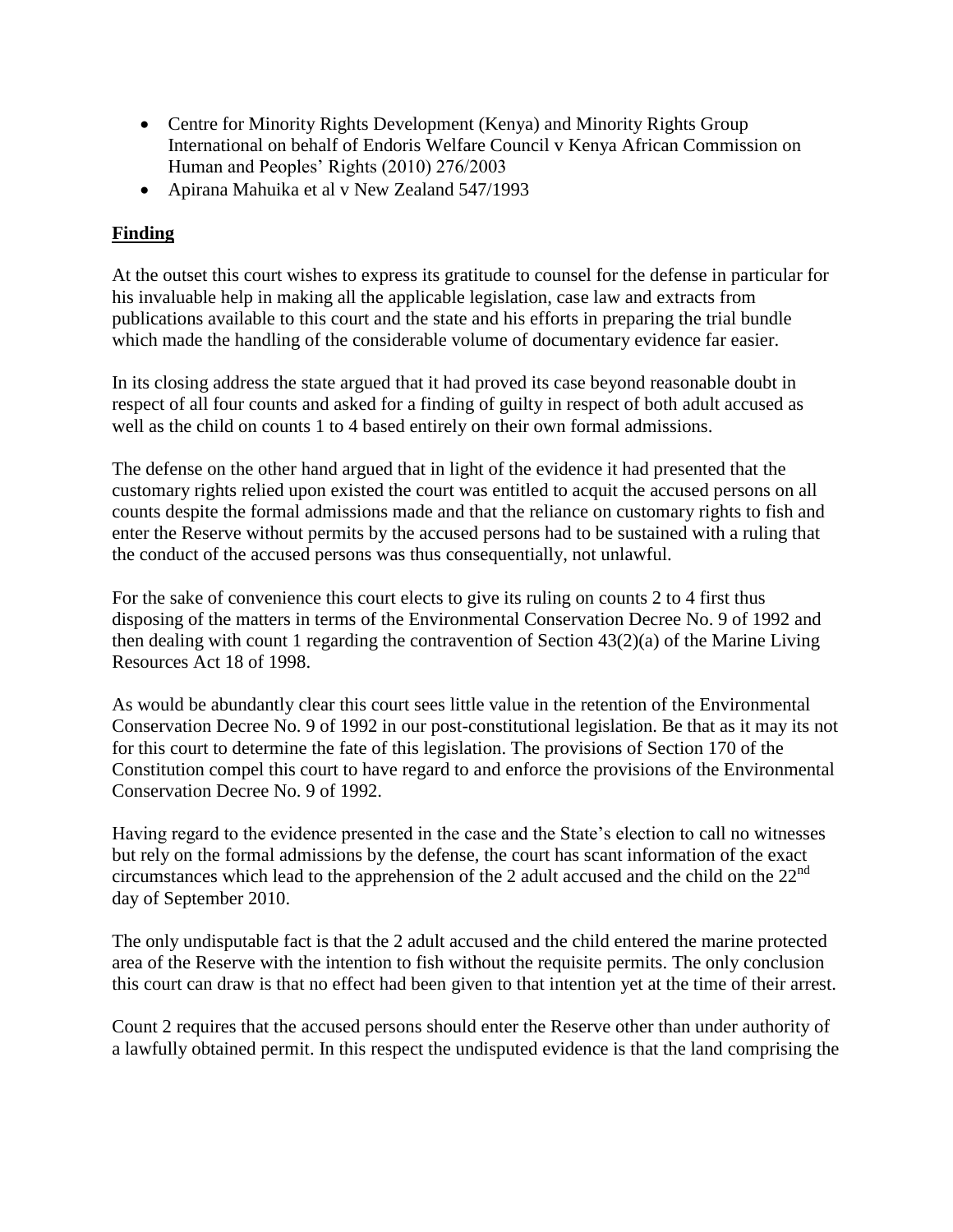Dwesa-Cwebe Reserve was previously dispossessed from the resident communities and ownership subsequently restored under the Dwesa-Cwebe Settlement Agreement.<sup>27</sup>

The inhabitants of Hobeni of which the 2 adult accused and child are part, thus collectively "own" the land comprising the Reserve albeit held in Trust. The question to be asked is thus whether it is conceivable that the owners of land may be required to obtain permits to enter upon such land. One of the questions posed to the respective counsel for the parties was whether in negotiating the Settlement the resident communities had abandoned their rights to enter upon or enjoy privileges in respect of such land? It is this court's finding that this was never the intention of the parties to the Settlement. Simply entering upon the Reserve was not included in the prohibited activities prescribed in paragraph 7 to the Settlement. Specific arrangements were negotiated in respect of a Community Agreement for the co-management of the Reserve by the resident communities.<sup>28</sup> Effect to such co-management could never be achieved by excluding the community from unrestricted access to their own land. Finally the Settlement provides for a favoured status for the community in respect of the Reserve. The community is thus entitled to the reasonable expectation of unrestricted access to the Reserve. The contract can only be interpreted as indemnifying the resident communities from requiring permits to enter the Reserve.

Both adult accused as well as the child are found not guilty in respect of count 2.

Count 3 requires that the accused persons should be found in possession of any weapon, explosive, trap or poison. The only evidence before this court is drawn from the formal admission that the accused persons were in possession of fishing rods, line and hooks. Having regard to the definitions prescribed in Chapter 1 of the Environmental Conservation Decree No. 9 of 1992 this court notes that "weapon" is defined as,

"*any firearm and includes ammunition; and any other instrument which is capable of propelling a projectile or which can itself be propelled or used in such a way that a wild animal may be killed, injured or immobilized thereby."* 

"Explosive" is not defined at all.

"Poison" is defined as,

*"any poison, preparation or chemical used to catch, immobilize, sterilize, kill or physically harm any animal".*

This court will not have any further regard to explosives or poison as these are clearly not of relevance.

It is argued by the state that fishing rods, line and hooks constitute weapons as envisaged in the definition. This court can find no substance in this argument. The Decree makes specific provision for lawful fishing and could never have conceivably intended to prohibit the essential tools required to fish being fishing rods, line and hooks.

Both adult accused and the child are found not guilty in respect of count 3.

 $27$  Exhibit C paragraph 4 page 8

<sup>28</sup> Paragraph 8 to the Settlement Agreement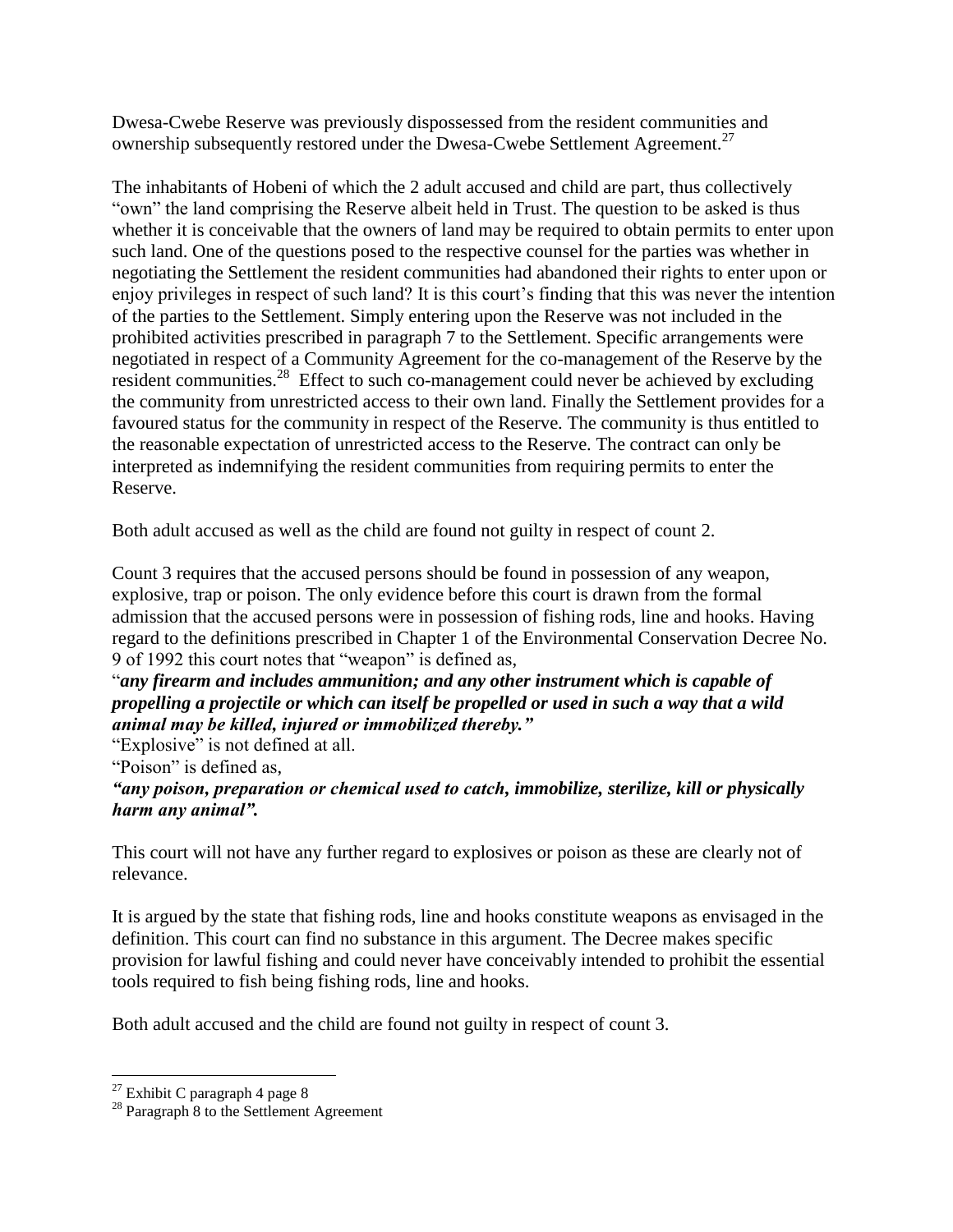Count 4 requires that the accused person willfully kill or injure or disturb any wild animal other than fish caught in accordance with such regulations as may be prescribed in terms of section 29(1)(c) of the Decree. As set out above this court has scant evidence of the events of  $22<sup>nd</sup>$  day of September 2010. There is certainly no evidence that the accused persons or the child killed any wild animals other than fish or had even attempted to do so. It is this court's interpretation that this provision expressly intended to exclude fish from the prohibited species. It is the state's submission that the clause only excludes fish caught lawfully in terms of the regulations. It is common cause that no fish may be lawfully caught within the Reserve due to its marine protected area status.

What should not be ignored is the fact that the Environmental Conservation Decree No. 9 of 1992 was enacted prior to the Marine Living Resources Act 18 of 1998 being promulgated. Its core function was to regulate fishing in reserves in an era when such fishing was lawful albeit restricted. It is this court's interpretation that Section 29(1)(c) was enacted to prohibit the killing or disturbing of wild animals other than fish. The fact that decades later the Reserve has been declared a MPA with an absolute prohibition on fishing does not empower this court to give Section 29(1)(c) a broader interpretation than that which what was originally intended. There is no evidence that the accused persons had any intention to kill or disturb any wild animals other than fish.

The 2 adult accused and the child are found not guilty in respect of count 4.

Finally in respect of count 1 the sole issue that falls to be determined is whether the fact that the accused persons reliance on a customary right to fish in the area promulgated as a MPA negates the unlawfulness of their conduct required for a convition in respect of a contravention of Section  $43(2)(a)$  of the Marine Living Resources Act 18 of 1998.

The formal admissions by the accused persons in terms of Section 220 of Act 51 of 1977 are that they all intended to fish in the Reserve on the  $22<sup>nd</sup>$  day of September 2010. The accused persons have established through the evidence of accused 1 and the expert evidence of Dr. Derick Fay and Ms. Jacqueline Sunde that such a custom of fishing within the coastal waters by the fishermen of the communities of Dwesa and Cwebe exists. This custom of fishing has subsequent to the enactment of the Marine Living Resources Act 18 of 1998, found itself in conflict with national legislation.

This court in its letter dated 16 March 2012 posed the question to both counsel as which law is to take preference in situations such as the current impasse? It is argued by Adv. Brickhill that customary law and custom is expressly recognized by the Constitution and is of equal value to common and statutory law. Adv. Brickhill argues further that while the Constitution provides for the regulation of customary law by statute, such regulation cannot amount to the complete extinguishment of customary rights unless it is done explicitly and if such extinguishment is not done in a manner consistent with section 36 of the Constitution. There can be no other conclusion that the absolute ban on fishing and/or harvesting of marine resources in the Reserve amounts to a complete extinguishment of the customary rights of the communities of Dwesa and Cwebe to practice these customs in that specific geographical area. The fact that such extinguishment occurred without consultation is also irrefutable. Whether the provisions of the